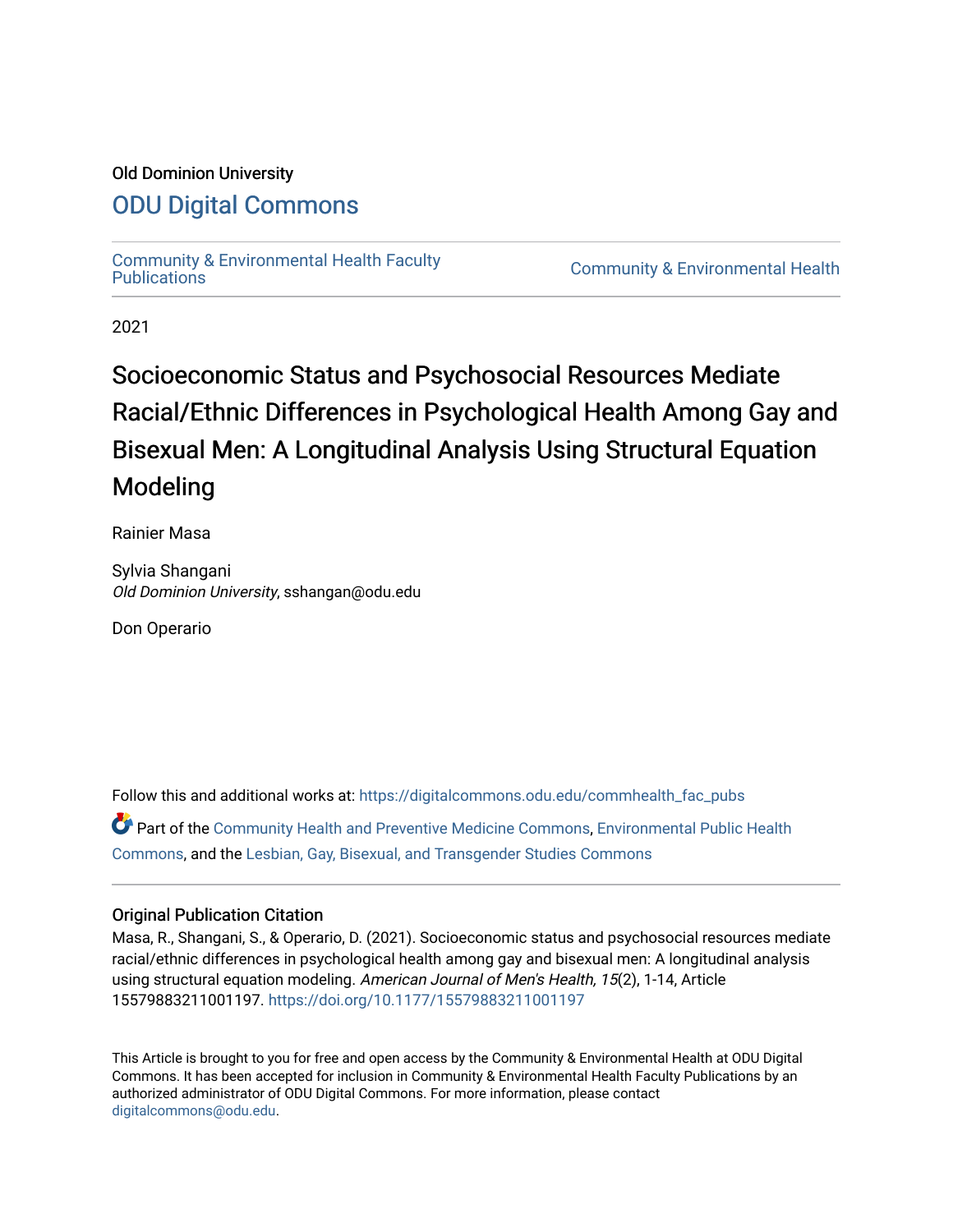*Racial and Ethnic Diversity and Disparity Issues – Original Article*

# **Socioeconomic Status and Psychosocial Resources Mediate Racial/Ethnic Differences in Psychological Health Among Gay and Bisexual Men: A Longitudinal Analysis Using Structural Equation Modeling**

DOI: 10.1177/15579883211001197 American Journal of Men's Health March-April 2021: 1–14 © The Author(s) 2021 [journals.sagepub.com/home/jmh](http://journals.sagepub.com/home/jmh)



# **Rainier Masa1 , Sylvia Shangani2, and Don Operario3**

### **Abstract**

A large body of research demonstrates disparities in psychological health attributed to sexual minority identity, racial/ ethnic minority identity, and socioeconomic status (SES). Fewer studies have explicated the role of these multiple attributes on psychological health and explored the role of SES and psychosocial resources in determining outcomes. We analyzed data from Project STRIDE, a longitudinal survey involving a diverse sample of gay and bisexual adult men (*n* = 198). Using structural equation modeling, we tested hypothesized direct and indirect effects of race/ethnicity, SES, and three psychosocial mediational variables (collective self-efficacy, everyday discrimination, internalized homophobia) on two outcome variables—psychological and social well-being—assessed at 1-year follow-up. Our model indicated that: (1) race/ethnicity and SES were significantly associated with each other and with each psychosocial mediator; (2) higher SES was directly and indirectly associated with both measures of well-being; and (3) collective self-esteem and everyday discrimination mediated the association between SES and both measures of well-being. The model also indicated that racial/ethnic associations with psychological mediators and outcomes are evident in the context of SES, but these effects might be suppressed when the model does not consider SES. Findings highlight the critical role of SES and race/ethnicity in determining the psychological and social well-being of sexual minority men. Specification of mediating variables—collective self-efficacy, everyday discrimination, internalized homophobia—indicates potential intervention targets to improve psychological and social health in sexual minority men. Associations between race/ ethnicity and SES support the need for intersectional frameworks in addressing the health of sexual minority men.

## **Keywords**

socioeconomic factors, well-being, sexual and gender minorities, ethnic groups, homophobia, structural equation modeling

Received January 29, 2021; revised January 29, 2021; accepted February 10, 2021

Socioeconomic status (SES) is a well-established predictor of well-being, including physical and mental health (Moor et al., 2017; O'Brien et al., 2020). Studies have identified low SES as a consistent and robust predictor of adverse physical and mental health (Grintsova et al., 2014; Meader et al., 2016; Spencer et al., 2013). Various SES indicators indicate that a higher proportion of gay and bisexual persons have lower SES than their heterosexual peers (Badgett et al., 2013; Conron et al., 2018). For example, income poverty is higher among gay

<sup>1</sup>School of Social Work, University of North Carolina, Chapel Hill, NC, USA

<sup>2</sup>School of Community and Environmental Health, Old Dominion University, Norfolk, VA, USA

<sup>3</sup>School of Public Health, Brown University, Providence, RI, USA

#### **Corresponding Author:**

Rainier Masa, School of Social Work, the University of North Carolina at Chapel Hill, 325 Pittsboro St, CB# 3550, Chapel Hill, NC 27599-3550, USA. Email: [rmasa@email.unc.edu](mailto:rmasa@email.unc.edu)

Creative Commons CC BY: This article is distributed under the terms of the Creative Commons Attribution 4.0 License (https://creativecommons.org/licenses/by/4.0/) which permits any use, reproduction and distribution of the work without further permission provided the original work is attributed as specified on the SAGE and Open Access pages (https://us.sagepub.com/en-us/nam/open-access-at-sage).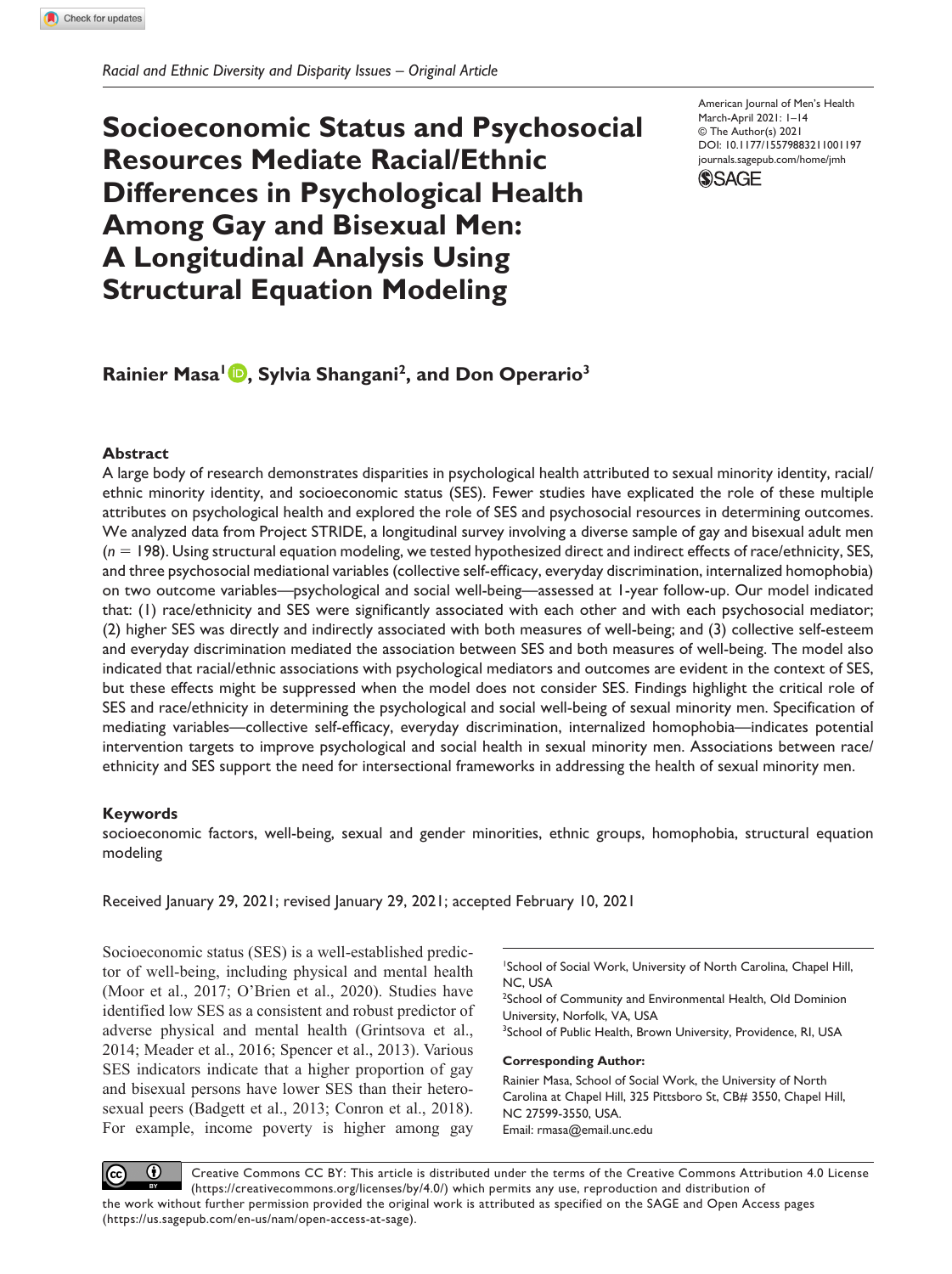(20.5%) and bisexual (25.9%) persons than heterosexual (15.3%) men (Badgett et al., 2013). While gay and bisexual males tend to have higher education than their heterosexual peers, they are less likely to own homes, have fewer economic resources, and are at increased risk of economic hardship, or inability to pay their bills and afford food, compared to heterosexual males (Conron et al., 2018). Evidence also indicates that gay and bisexual persons are more likely to experience adverse physical and mental health compared with heterosexual individuals (Clarke et al., 2019; Elliott et al., 2015; Gustafsson et al., 2017; Logie et al., 2018). However, SES remains an understudied determinant of health for gay and bisexual persons (Ompad et al., 2018). The limited research on SES and health of gay and bisexual persons is surprising given that an established body of literature links SES to poor physical and mental health (Bleich et al., 2012; Moor et al., 2017) and indicates gay and bisexual persons at higher risk for adverse health outcomes compared to their heterosexual peers (Jackson et al., 2016; Operario et al., 2015).

In addition to SES, race/ethnicity remains a prominent factor explaining physical and mental health disparities in heterosexual and non-heterosexual populations (Krieger et al., 2003; Shangani et al., 2020). Gay and bisexual persons of color are more likely to experience adverse health outcomes and to have unmet physical and mental health needs than White gay and bisexual persons (Hsieh & Ruther, 2016; Jeong et al., 2016; Trinh et al., 2017). The interaction of race/ethnicity and SES in gay and bisexual individuals reflects the pattern observed in heterosexual populations, in which a higher proportion of gay and bisexual persons of color has lower SES compared to their non-LGB counterparts of the same race/ethnicity (Conron et al., 2018; Gates & Kastanis, 2013a, 2013b). Racial/ethnic differences in physical and mental health are maintained by various forms of economic and noneconomic discrimination (Bailey et al., 2017; Mehra et al., 2017). After accounting for individual-level SES differences, researchers have attributed the marked persistence of racial/ethnic inequities in health to racism and its adverse impact on resource distribution and stress (O'Brien et al., 2020; Williams et al., 2019; Williams & Mohammed, 2013).

Our study seeks to reframe health disparities by examining pathways that may explain the relationship between sexual and racial/ethnic minorities and psychological health. In this study, we started to investigate potential pathways that heighten risk for adverse health outcomes among individuals with multiple minority identities, including Black and Latinx GBM. This approach recognizes the intersection of sexual orientation and race/ethnicity, which has been the focus of an emerging body of literature on intersectionality (Bowleg, 2012; Hsieh & Ruther, 2016; McGarrity, 2014). Guided by developments in the minority stress model (Meyer, 2003) and intersectionality theory (Bauer, 2014; Crenshaw, 1991), researchers are examining the additive and multiplicative factors that contribute to adverse health outcomes among individuals with multiple minority identities. This research orientation allows us to shift from an ahistorical, acontextual, risk-based, and individual approach to understanding health disparities to a historical, contextual, and resilience-based approach (Volpe et al., 2019). Current intersectionality research with sexual and gender minorities, albeit limited, suggests that economic or financial disadvantage reinforces adverse health outcomes at the intersection of sexual orientation and sociodemographic characteristics (Amroussia et al., 2019). Amroussia et al. (2019) reported that inequalities in cigarette smoking at the intersection of education and sexual orientation were primarily explained by differences in levels of microeconomic resources, defined as financial resources an individual or a household receives, with income being the main contributor to inequality (Amroussia et al., 2019). Although initial studies suggest the importance of microeconomic factors, limited evidence exists to support the assertion that gay and bisexual persons of color are more likely to experience adverse health outcomes because of their SES compared to their White counterparts.

This study begins to address evidence gaps by simultaneously examining the association of SES, race/ethnicity, and well-being in a longitudinal cohort study of gay and bisexual males. We aim to investigate the direct and indirect associations of race/ethnicity with psychosocial resources and direct and indirect associations of SES with psychological and social well-being. We are interested in empirically testing the following relationships: (1) direct and indirect association of SES with wellbeing and (2) direct and indirect association of race/ethnicity with psychosocial resources. In this study, we assessed the indirect association of race/ethnicity via SES on psychosocial resources and the indirect effect of SES via psychosocial resources on well-being. Outcomes were assessed at 1-year follow-up. Consistent with the literature (Junker et al., 2019; Pascoe & Smart Richman, 2009), we examined whether psychosocial factors such as perceived discrimination and collective self-efficacy mediate the relationship of SES with well-being. We also evaluated mediating relationships given prior research that indicates a direct correlation of SES and psychosocial functioning, and psychosocial functioning and health outcomes (Brown et al., 2015; Matthews et al., 2010). Few studies have empirically assessed the potential mediating role of psychosocial resources. Our mediation models also allowed us to examine additional direct associations: SES and psychosocial resources, race/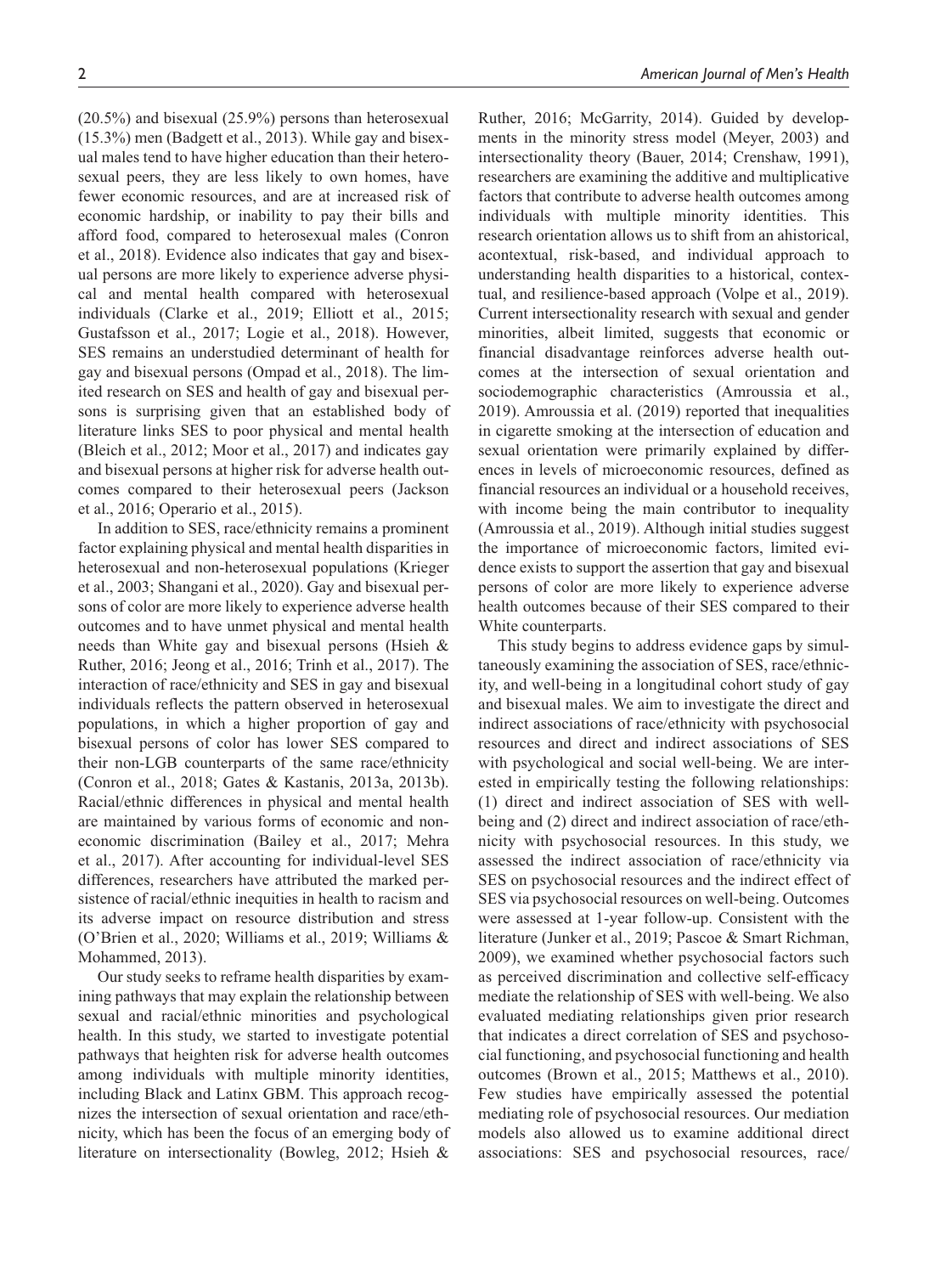ethnicity and SES, and psychosocial resources and well-being.

# **Methods**

#### *Design*

Data came from Project STRIDE: Stress, Identity, and Mental Health, a large National Institute of Mental Health (NIMH)-funded longitudinal research study conducted in the New York City area (Meyer et al., 2006). A detailed description of Project STRIDE methodology has been described elsewhere (Meyer et al., 2006). Baseline data were collected between February 2004 and January 2005, and follow-up data were collected a year after baseline. All interviews were conducted in person using computerassisted and paper-and-pencil questionnaires. Project STRIDE's study procedures were approved by a universityaffiliated institutional review board. All respondents signed a written informed consent after the study procedure had been fully explained to them (Gordon & Meyer, 2007).

### *Sample*

Project STRIDE participants (*n* = 524) were recruited using venue-based and snowball sampling methods to ensure diversity of respondents based on gender, sexual orientation, race/ethnicity, and age. All respondents were recruited in person by research workers who approached potential study participants in the sampling venues. A cap of 25% was established for the number of respondents taken from the five venue types: bars, non-bar establishments, outdoors, groups, and events. Snowball sampling was used to recruit respondents who were less likely to be identified in these venues and to increase the diversity of the study sample. Respondents recruited in public venues were given letters of invitation to pass along to their friends and colleagues. At each venue, research staff explained the study and its activities to potential participants, who then filled out a screening form to determine eligibility (Meyer et al., 2006).

After screening for eligibility, respondents were selected using a representative quota sampling method from the pool of eligible screened individuals. Individuals were eligible to participate in the study if they (1) selfidentified as cis-gender male or female and were assigned that sex at birth; (2) self-identified as lesbian, gay, bisexual (LGB), straight, or used other terms conveying such identification (e.g., queer, heterosexual); (3) self-identified as White, Black, or Latino or used other terms conveying such identifications (e.g., Hispanic, African American); (4) were between the ages of 18 and 59; (5) resided in New York City for two years or more; and (6) were able to speak English well enough to engage in casual conversation (Meyer et al., 2006). Individuals were not eligible to participate in the study if a close family member or live-in partner already participated in the study. Detailed information about the recruitment of the study sample, including a description of the sampling venues, the screening form, number of approached and eligible respondents, quota sampling method, and response and cooperation rates are available in Meyer et al. (2006). Given the aims of this paper, we restricted our analytic sample to respondents who identified as cisgender male and gay, bisexual, or homosexual, resulting in a sample of 198 participants.

#### *Measures*

*Socioeconomic Status.* SES referred to respondents' access to social and economic resources at baseline. We operationalized SES as a latent variable, given that there is no single best-observed indicator of SES (Duncan et al., 2002; Galobardes et al., 2006). To increase construct validity, we created a measure of SES based on available indicators that have been reported to influence health outcomes, including racial/ethnic and sexual orientation differences in physical and mental health (Duncan et al., 2002; Riley, 2018; Spencer et al., 2013; Williams et al., 1997). These indicators were measured at baseline and included education (higher than high school education or a high school education and less), household income (measured in dollars), employment status (employed or unemployed), net worth (positive, i.e., money left over after subtracting loans and debts from assets, or negative, i.e., owed money after subtracting loans and debts from assets), and two potential sources of chronic strain: finances and residence. Residence was measured with two questions, whereas finances were measured with one question. Each item asked respondents, on a scale of 1–3, to indicate whether statements such as "There are some places in your neighborhood where you do not feel safe" were not true, somewhat true, or very true for them at the time of data collection (Wheaton, 1999).

*Well-Being.* Well-being referred to two types: psychological and social. Both variables were assessed at 1-year follow-up. Psychological or personal well-being assessed the respondents' perception of various aspects of their psychological well-being, including autonomy, environmental mastery, personal growth, positive relations with others, purpose in life, and self-acceptance (Ryff & Keyes, 1995). This outcome variable was measured using an 18-item, six-point Likert type scale ranging from 1 (strongly disagree) to 6 (strongly agree). Social wellbeing examined the respondents' perception of their social environment. This outcome variable was measured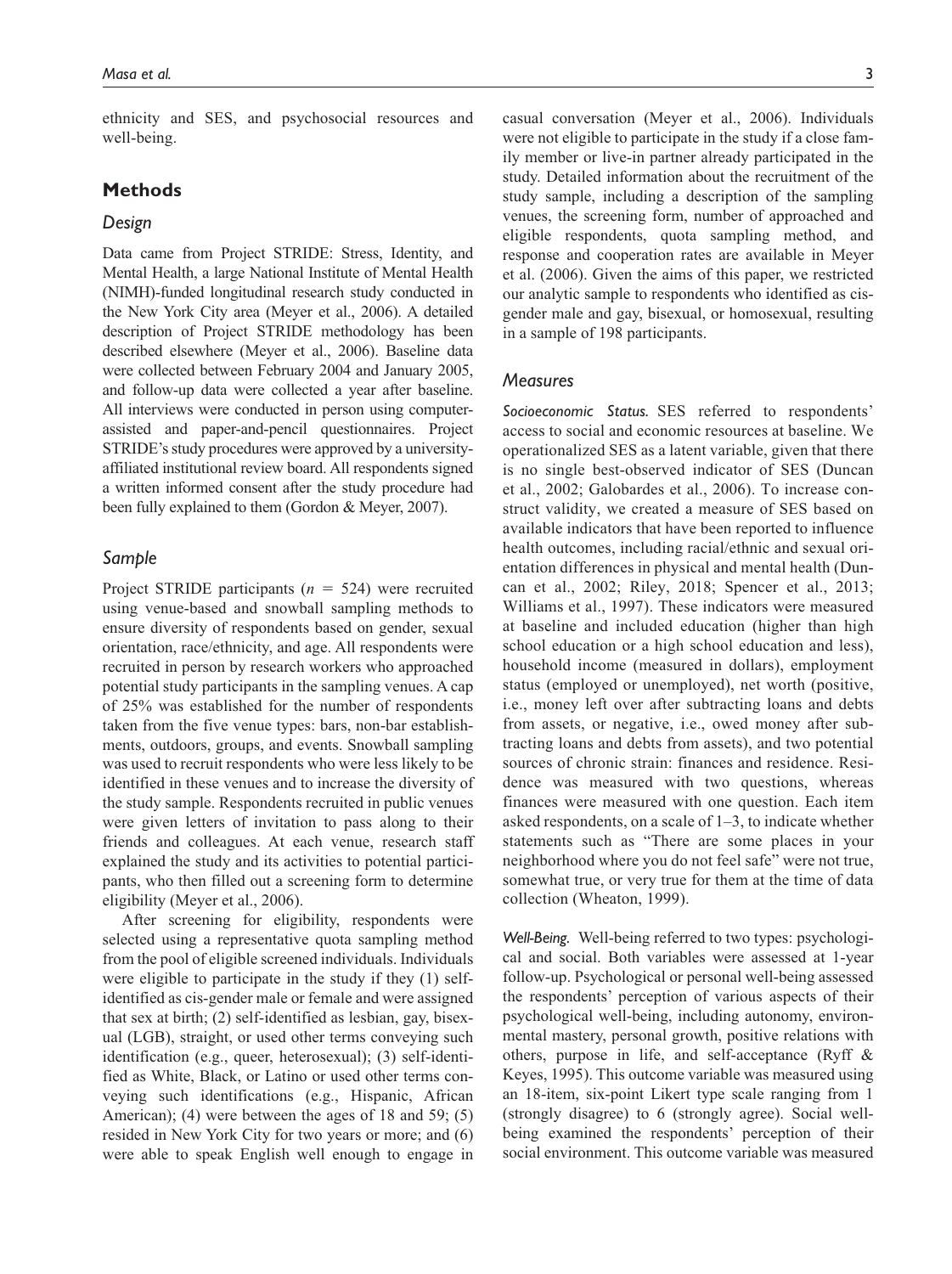using a 15-item, seven-point Likert type scale ranging from 1 (strongly agree) to 7 (strongly disagree) (Keyes, 1998). The social well-being measure included items on acceptance, actualization, contribution, coherence, and integration. For each type of well-being, we used the total well-being score collected at 1-year follow-up. The total well-being score was calculated by summing the subscale scores for each participant. Subscale scores, or the mean subscale scores for each participant, were obtained by summing individual item scores and then dividing the summed score by the number of items in the subscale (Meyer et al., 2006). Psychological well-being included six factors, whereas social well-being comprised five fac-

tors. Each subscale for both measures of well-being contained three items. Higher scores reflected higher psychological or social well-being.

*Psychosocial Mediators.* We included three types of psychosocial mediators that have been identified to correlate directly with race/ethnicity, SES, and well-being (Bamishigbin et al., 2017; Halkitis et al., 2013; Herrick et al., 2013). These mediators were everyday discrimination, internalized homophobia, and collective self-esteem. For each mediator, we used the mean total score collected at 1-year follow-up. The mean total score for each participant was estimated by summing responses to individual items and then dividing the summed score by the number of items in the scale (Meyer et al., 2006). All the scales and measures used in the analyses had good reliability (Meyer et al., 2006).

*Everyday discrimination.* Everyday discrimination referred to respondents' experience of chronic and routine unfair treatment. Meyer et al. (2006) adapted the original scale developed by Williams et al. (1997) to ensure relevance to all minority groups in the study. This variable was measured using an eight-item, four-point Likert type scale ranging from 1 (*often*) to 4 (*never*). Items included: "How often have you been called names or insulted?" and "How often have you experienced people acting as if they are afraid of you?" Responses were recoded so that higher scores reflected the frequent experience of discrimination.

*Internalized homophobia.* Internalized homophobia evaluated the extent to which gay and bisexual males do not accept their sexual orientation, are uneasy about their same-sex desires, and seek to avoid homosexual feelings (Herek & Glunt, 1995). This variable was measured using a nine-item, four-point Likert type scale with response options ranging from 1 (*often*) to 4 (*never*). Sample items included: "How often have you wished you were not gay?" and "How often have you wished that you could develop more erotic feelings toward the opposite sex?" Responses were recoded so that higher scores indicated greater internalized homophobia.

*Collective self-esteem.* Collective self-esteem assessed respondents' evaluation of their collective identity and group memberships (Luhtanen & Crocker, 1992). This variable was measured using a 16-item, seven-point Likert type scale ranging from 1 (*strongly agree*) to 7 (*strongly disagree*). Items included, "I am a worthy member of the social groups I belong to" and "Overall, my social groups are considered good by others." Responses were recoded so that higher scores indicated a higher level of collective self-esteem.

*Demographics.* We included three baseline demographic variables in our structural equation model: race/ethnicity (White, Black, or Latinx), country of birth (the United States or not in the United States), and household size, defined as the number of people in the household. Country of birth and household size were added as covariates when we examined the relationship between race/ethnicity and SES.

*Analysis.* Our analysis comprised two steps. First, we estimated an SES measurement model and evaluated its fit using confirmatory factor analysis (CFA). Figure 1 illustrates a visual representation of our SES measurement model. All SES indicators were measured at baseline assessment. We used CFA to determine whether our hypothesized latent SES variable adequately represented the relationship that exists in the data before estimating the structural model. The value of establishing measurement model adequacy before analyzing the structural model is widely considered a best practice (Anderson & Gerbing, 1988). We used the weighted least square mean and variance-adjusted estimator with missing values as the estimation method for both measurement and structural models (Muthén & Muthén, 2017). Our analytical sample included 29 cases with missing values. We evaluated model fit using the  $\chi^2$  test, which is an appropriate measure of fit for models with up to 200 cases (Barrett, 2007). We also assessed model fit using additional indices such as the root mean square error of approximation (RMSEA), comparative fit index (CFI), and Tucker–Lewis index (Kline, 2016).

Second, after the SES measurement model was assessed to be adequate, we specified our structural model, which included directional relationships, based on empirical evidence reviewed in the introduction. The structural model allowed the testing of the study hypotheses, including direct and indirect associations. Figure 2 displays a visual representation of our recursive, structural model, including the hypothesized directional relationship between and among observed and latent variables. Psychosocial mediators and well-being outcomes reflected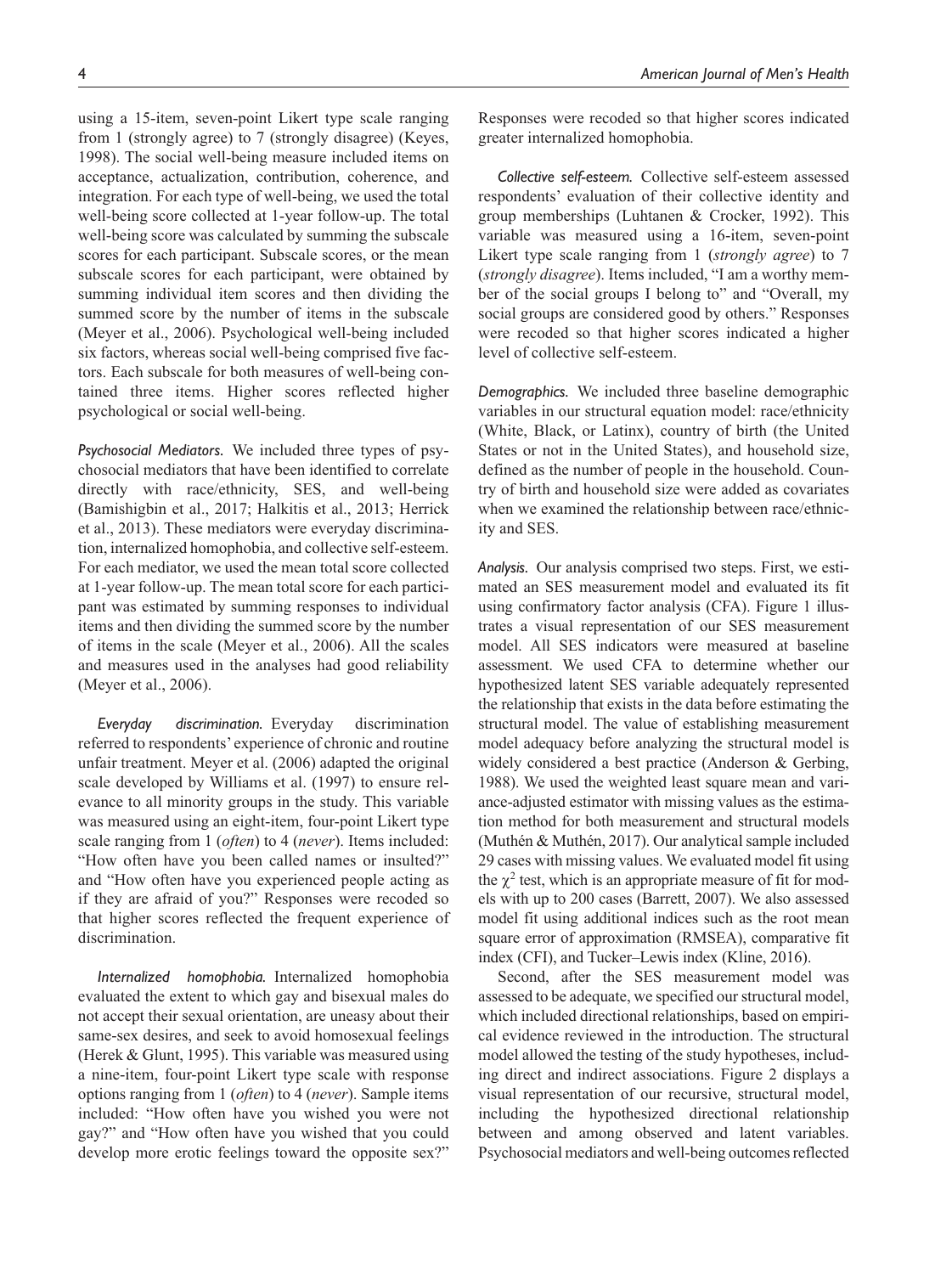

**Figure 1.** Confirmatory factor analysis model of socioeconomic status (SES). The circle represents the latent SES variable, and squares represent the six observed items. All standardized factor loadings had *p* values <.001.

scores based on follow-up assessment. After specification and identification, we estimated the structural model and evaluated its fit. We assessed the structural model fit using the same fit indices used in the evaluation of the SES measurement model's fit  $(\chi^2 \text{ test}, \text{RMSEA}, \text{CFI}, \text{and TLI})$ . As for indicators of good fit, we used a nonsignificant c  $\chi^2$ test  $(p > .05)$ , CFI, and TLI of .95 (or higher) and RMSEA point estimate of .06 (or lower) and upper confidence interval of .06 or (lower) (Hu & Bentler, 1999; Kline, 2016). Given a lack of consensus on goodness-of-fit indices and recommended cutoff values for assessing fit, we used these values, taking into account the limitations noted in the literature (Chen et al., 2008; Lai & Green, 2016). All analyses were conducted using Mplus version 8 (Muthén & Muthén, 2017). The publicly available data provided summed scores for each scale, and thus Cronbach's αs were not computed for included measures; psychometric measurement details are provided in Meyer et al. (2006). The data that support the findings of this study are openly available through the Inter-university

Consortium for Political and Social Research at [https://](https://doi.org/10.3886/ICPSR35525.v2) [doi.org/10.3886/ICPSR35525.v2](https://doi.org/10.3886/ICPSR35525.v2), reference number [ICPSR 35525].

# **Results**

# *Sample Characteristics*

Table 1 presents the characteristics, including the six SES indicators, of the study sample by race/ethnicity and their bivariate association with race/ethnicity. Thirty-four percent ( $n = 67$ ) of respondents were White, 34% ( $n = 67$ ) Black or African American, and 32% (*n* = 64) Latinx or Hispanic. Overall, 78% (*n* = 155) of the sample, regardless of race/ethnicity, identified as gay,  $14\%$  ( $n = 28$ ) as bisexual, and  $8\%$  ( $n = 15$ ) as homosexual. Bivariate associations indicated significant differences among White, Black, and Latinx participants on their country of birth and three of six SES indicators: employment, income, and finances as a source of chronic strain. A higher proportion of Latinx respondents  $(36\%, n = 23)$  were born outside the United States, compared to White  $(10\%, n =$ 7) and Black  $(15\%, n = 10)$  respondents. A higher proportion of White respondents reported being employed (92%,  $n = 62$ ) compared to their Black (83%,  $n = 56$ ) and Latinx  $(76\%, n = 49)$  peers. Similarly, a higher proportion of White gay and bisexual males  $(55\%, n = 37)$ did not experience finances as a source of chronic strain in the lives compared to Black (39%, *n* = 26) and Latinx (23%  $n = 15$ ) gay and bisexual males. Last, 46% ( $n = 15$ ) 30) of White gay and bisexual males reported earning more than \$50,000 annually, compared to  $16\%$  ( $n = 10$ ) and  $28\%$  ( $n = 19$ ) of Latinx and Black gay and bisexual males, respectively.

# *Measurement Model: SES*

Results indicated good fit between our SES measurement model and observed data ( $\chi^2$  [9,  $N = 198$ ] = 10.90,  $p =$ .28, RMSEA = .033, 90% CI [.000, .090], CFI = .987,  $TLI = .979$ ). Standardized parameter estimates are provided in Figure 1. All factor loadings were statistically significant ( $p < .001$ ) and greater than .40. The percentages of variance (or  $R^2$  values) in each observed item that is explained by the measurement model ranged from .22 (chronic strain: residence) to .60 (employment). We did not conduct post-hoc modifications because of the adequate fit between the data and our measurement model.

### *Structural Results*

Our hypothesized structural model is described graphically in Figure 2; structural results are presented in Tables 2 and 3. Results indicated good fit of our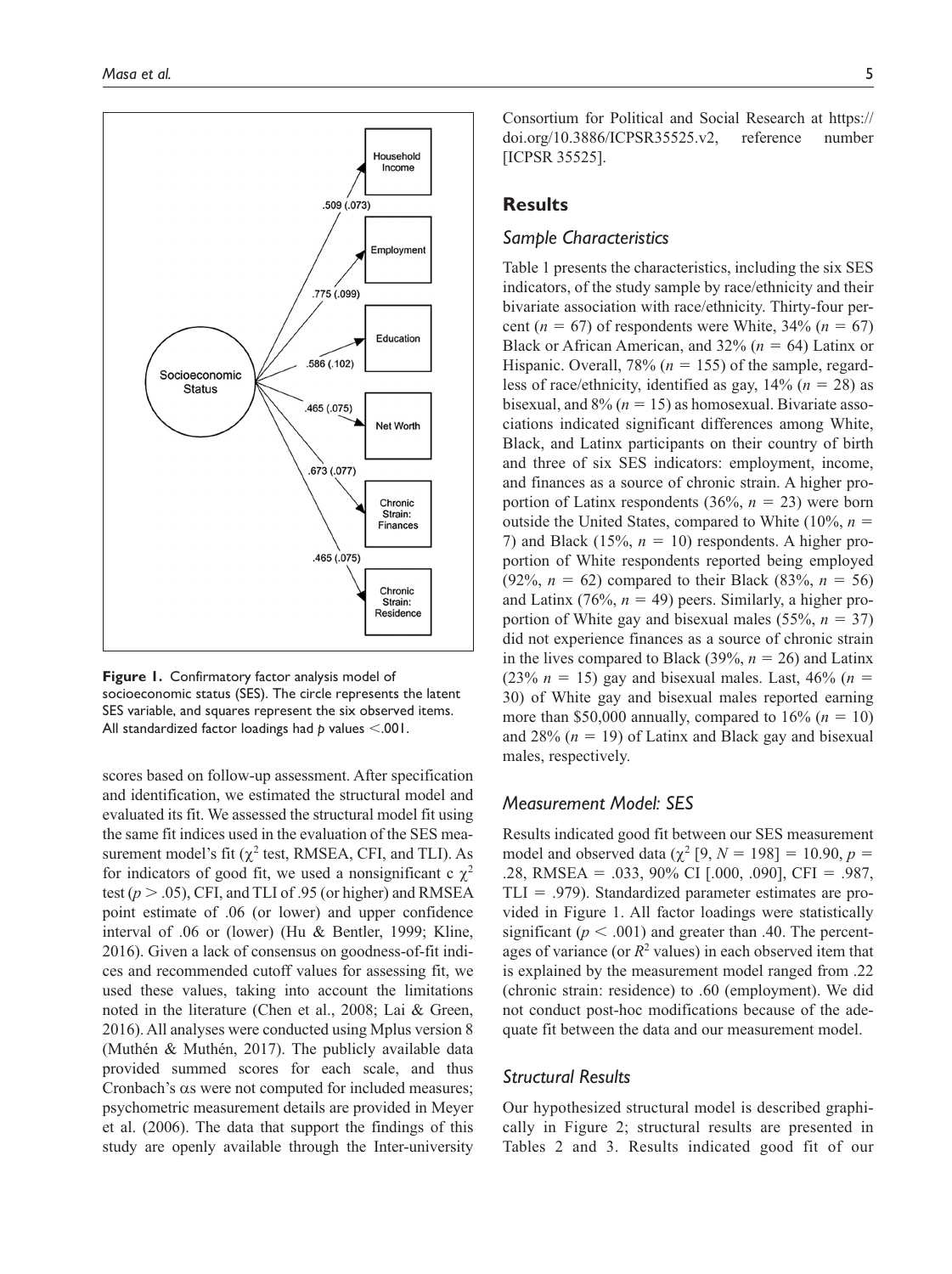



*Note.* SES = socioeconomic status. \**p* ≤ .05, \*\**p* ≤ .01, \*\*\**p* ≤ .001. SES and race/ethnicity were measured at baseline. All other variables were measured at follow-up (or 1 year later). Circle represents the latent SES variable and rectangles represent observed variables. Reference groups: born outside the United States for country of birth, non-Latinx (Black and White) for Latinx, and non-Black (Latinx and White) for Black. Not depicted: direct effect of Black ( $\beta = 0.217$ ) and Latinx ( $\beta = 0.221$ ) on internalized homophobia, and covariances of psychosocial resources. Covariances: collective self-efficacy and internalized homophobia = −0.310, *p* < .001; collective self-efficacy and everyday discrimination = −0.007, *p* = .93; internalized homophobia and everyday discrimination = 0.260, *p* < .001.

| Variables                        | White $(n = 67)$ | Black ( $n = 67$ ) | Latin ( $n = 64$ ) | Þ    |
|----------------------------------|------------------|--------------------|--------------------|------|
| Sexual orientation               |                  |                    |                    | .10  |
| Gay                              | 84%              | 73%                | 78%                |      |
| <b>Bisexual</b>                  | 6%               | 18%                | 19%                |      |
| Homosexual                       | 10%              | 9%                 | 3%                 |      |
| Place of birth                   |                  |                    |                    | .00. |
| <b>United States</b>             | 90%              | 85%                | 64%                |      |
| <b>Outside the United States</b> | 10%              | 15%                | 36%                |      |
| Household size                   |                  |                    |                    | .07  |
| I person                         | 85%              | 61%                | 56%                |      |
| 2 people                         | 7%               | 16%                | 17%                |      |
| 3 people                         | 6%               | 10%                | 16%                |      |
| More than 3 people               | 2%               | 13%                | 11%                |      |
| Education                        |                  |                    |                    | .16  |
| High school diploma or less      | 15%              | 25%                | 28%                |      |
| More than high school education  | 85%              | 75%                | 72%                |      |
| Employment status                |                  |                    |                    | .04  |
| Employed                         | 93%              | 84%                | 77%                |      |
| Unemployed                       | 7%               | 16%                | 23%                |      |
| Household income                 |                  |                    |                    | .02  |
| \$9,999 or less                  | 3%               | 16%                | 16%                |      |
| $$10,000 - $19,999$              | 12%              | 9%                 | 25%                |      |
| \$20,000-\$29,999                | 14%              | 14%                | 7%                 |      |
| \$30,000-\$39,999                | 14%              | 18%                | 20%                |      |

|  |  |  |  | Table 1. Sample Characteristics. |
|--|--|--|--|----------------------------------|
|--|--|--|--|----------------------------------|

*(continued)*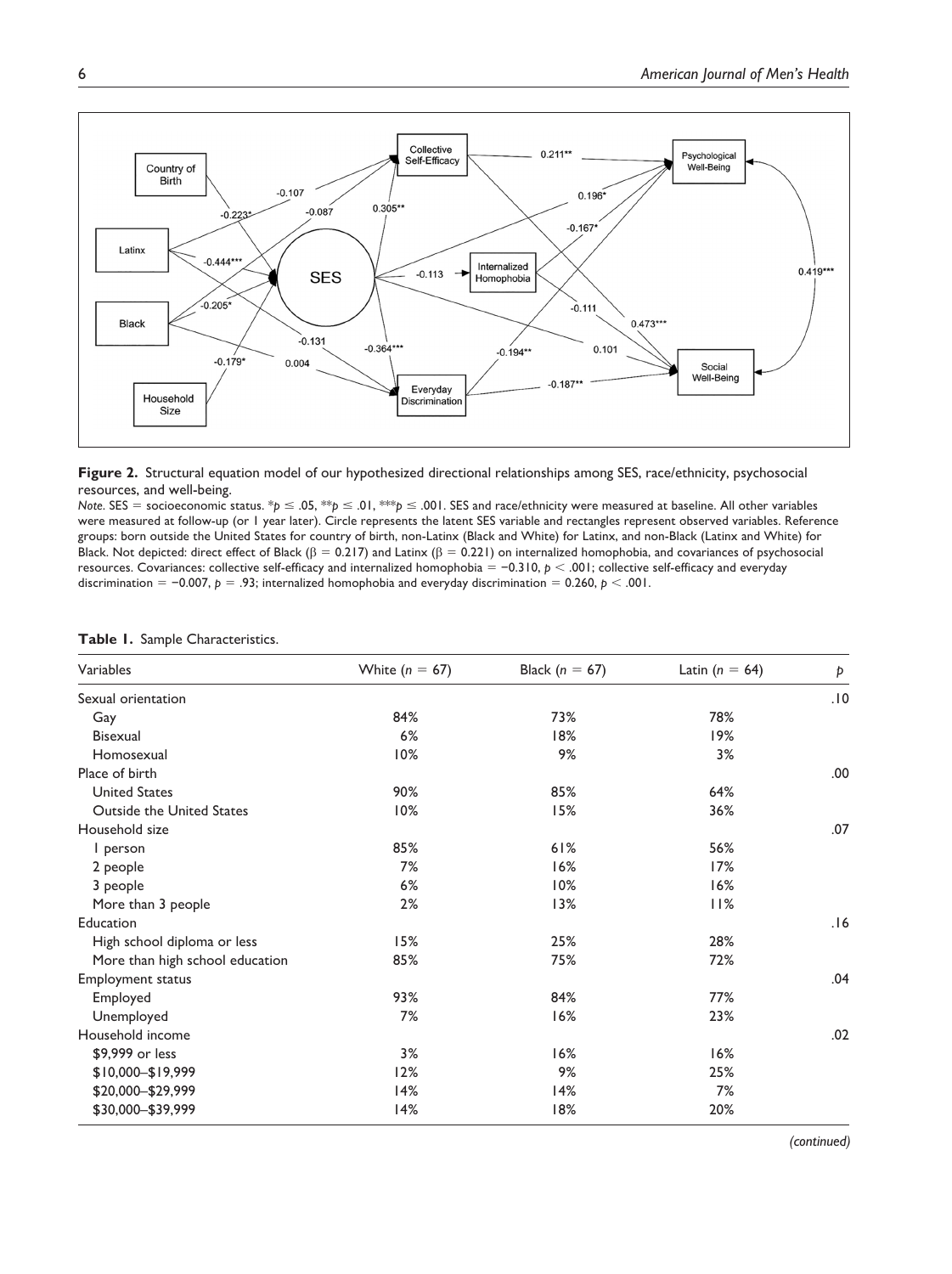# **Table 1. (continued)**

| Variables                 | White $(n = 67)$ | Black ( $n = 67$ ) | Latin ( $n = 64$ ) | Þ   |
|---------------------------|------------------|--------------------|--------------------|-----|
| \$40,000-\$49,999         | 11%              | 15%                | 16%                |     |
| \$50,000 - \$74,999       | 24%              | 16%                | 6%                 |     |
| \$75,000-\$99,999         | 11%              | 9%                 | 7%                 |     |
| \$100,000 or more         | 11%              | 3%                 | 3%                 |     |
| Net worth                 |                  |                    |                    | .36 |
| Owed money                | 45%              | 56%                | 57%                |     |
| Money left over           | 56%              | 44%                | 43%                |     |
| Chronic strain: finances  |                  |                    |                    | .01 |
| Not true                  | 55%              | 39%                | 23%                |     |
| Somewhat true             | 30%              | 36%                | 44%                |     |
| Very true                 | 15%              | 25%                | 33%                |     |
| Chronic strain: residence | I.40 (0.45)      | 1.45(0.48)         | 1.63(0.58)         | .15 |

|  |  | <b>Table 2.</b> Standardized Direct, Indirect, and Total Effects of SES, and Direct Effect of Psychosocial Resources ( $N = 198$ ). |  |
|--|--|-------------------------------------------------------------------------------------------------------------------------------------|--|
|--|--|-------------------------------------------------------------------------------------------------------------------------------------|--|

| <b>Effects</b>                              | β        | <b>SE</b> | Þ    |
|---------------------------------------------|----------|-----------|------|
| From SES to psychological well-being        |          |           |      |
| <b>Total effect</b>                         | 0.350    | 0.078     | .000 |
| Total indirect effect                       | 0.154    | 0.047     | .001 |
| Specific indirect effect                    |          |           |      |
| Via collective self-efficacy                | 0.064    | 0.028     | .023 |
| Via internalized homophobia                 | 0.019    | 0.016     | .247 |
| Via everyday discrimination                 | 0.071    | 0.028     | .010 |
| Direct effect                               | 0.196    | 0.081     | .016 |
| From SES to social well-being               |          |           |      |
| <b>Total effect</b>                         | 0.325    | 0.083     | .000 |
| Total indirect effect                       | 0.225    | 0.059     | .000 |
| Specific indirect effect                    |          |           |      |
| Via collective self-efficacy                | 0.144    | 0.046     | .002 |
| Via internalized homophobia                 | 0.013    | 0.012     | .295 |
| Via everyday discrimination                 | 0.068    | 0.026     | .008 |
| Direct effect                               | 0.101    | 0.074     | .174 |
| From SES to collective self-efficacy        |          |           |      |
| Direct effect                               | 0.305    | 0.091     | .001 |
| From SES to internalized homophobia         |          |           |      |
| Direct effect                               | $-0.113$ | 0.089     | .202 |
| From SES to everyday discrimination         |          |           |      |
| Direct effect                               | $-0.364$ | 0.086     | .000 |
| From collective self-efficacy to well-being |          |           |      |
| Direct effect to psychological well-being   | 0.211    | 0.068     | .002 |
| Direct effect to social well-being          | 0.473    | 0.065     | .000 |
| From internalized homophobia to well-being  |          |           |      |
| Direct effect to psychological well-being   | $-0.167$ | 0.074     | .024 |
| Direct effect to social well-being          | $-0.111$ | 0.063     | .081 |
| From everyday discrimination to well-being  |          |           |      |
| Direct effect to psychological well-being   | $-0.194$ | 0.061     | .002 |
| Direct effect to social well-being          | $-0.187$ | 0.054     | .001 |

*Note*. SES = socioeconomic status.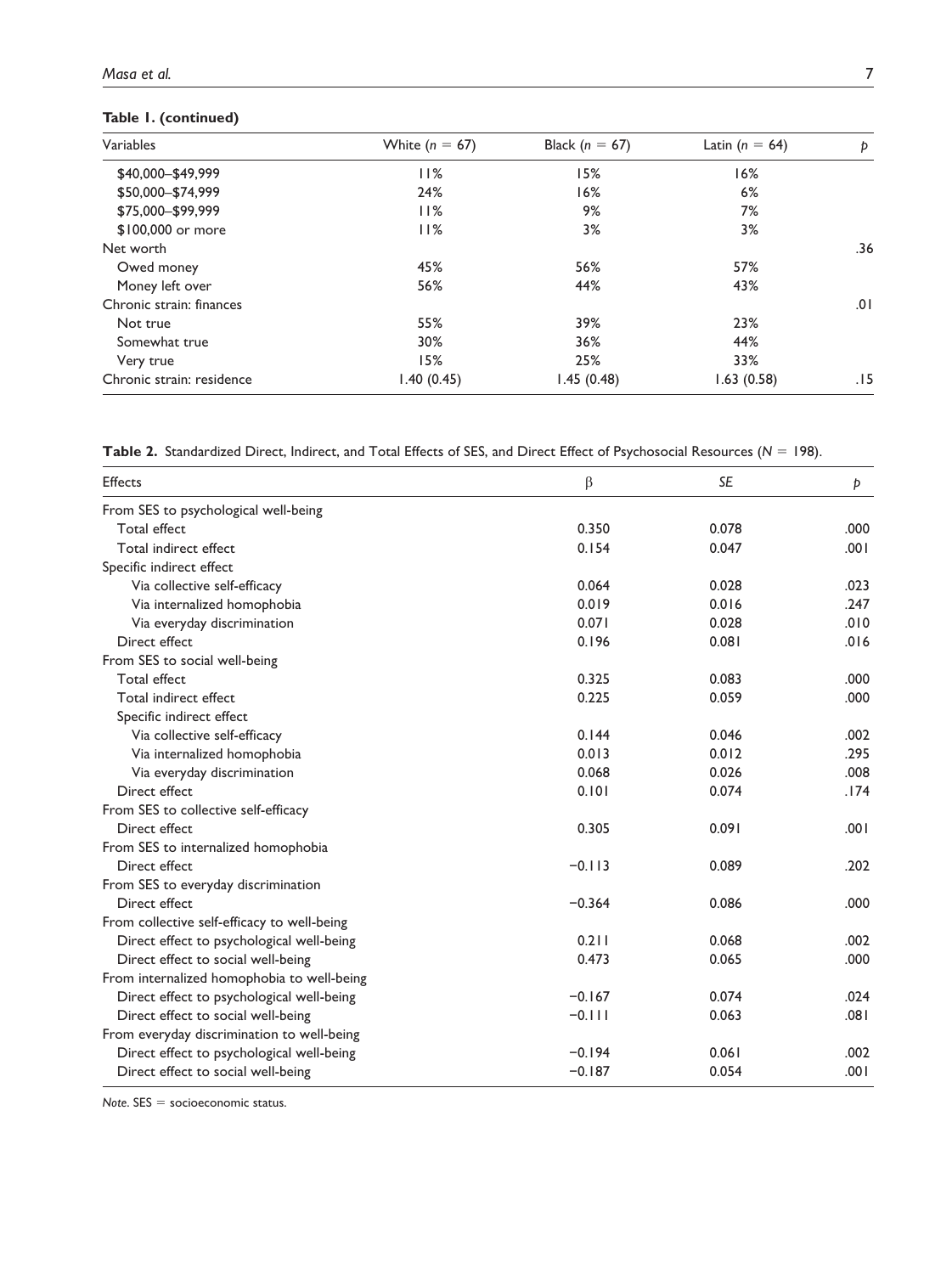**Table 3.** Standardized Direct, Indirect, and Total Effects of Race/Ethnicity (*N* = 198).

| <b>Effects</b>                          | $\beta$  | <b>SE</b> | Þ    |
|-----------------------------------------|----------|-----------|------|
| From Black to SES                       |          |           |      |
| Direct effect                           | $-0.205$ | 0.093     | .027 |
| From Latinx to SES                      |          |           |      |
| Direct effect                           | $-0.444$ | 0.094     | .000 |
| From Black to collective self-efficacy  |          |           |      |
| Total effect                            | $-0.149$ | 0.086     | .083 |
| Indirect effect via SES                 | $-0.063$ | 0.034     | .067 |
| Direct effect                           | $-0.087$ | 0.090     | .336 |
| From Black to internalized homophobia   |          |           |      |
| Total effect                            | 0.241    | 0.083     | .004 |
| Indirect effect via SES                 | 0.023    | 0.020     | .244 |
| Direct effect                           | 0.217    | 0.089     | .015 |
| From Black to everyday discrimination   |          |           |      |
| Total effect                            | 0.079    | 0.091     | .383 |
| Indirect effect via SES                 | 0.075    | 0.038     | .050 |
| Direct effect                           | 0.004    | 0.091     | .962 |
| From Latinx to collective self-efficacy |          |           |      |
| Total effect                            | $-0.243$ | 0.092     | .009 |
| Indirect effect via SES                 | $-0.135$ | 0.049     | .006 |
| Direct effect                           | $-0.107$ | 0.108     | .319 |
| From Latinx to internalized homophobia  |          |           |      |
| Total effect                            | 0.271    | 0.068     | .000 |
| Indirect effect via SES                 | 0.050    | 0.041     | .215 |
| Direct effect                           | 0.221    | 0.083     | .008 |
| From Latinx to everyday discrimination  |          |           |      |
| Total effect                            | 0.031    | 0.095     | .743 |
| Indirect effect via SES                 | 0.162    | 0.056     | .004 |
| Direct effect                           | $-0.131$ | 0.097     | .178 |
| From country of birth to SES*           | $-0.223$ | 0.085     | .009 |
| From household size to SES*             | $-0.179$ | 0.074     | .016 |

*Note*. SES = socioeconomic status. \*only direct effect was tested.

hypothesized structural equation model ( $\chi^2$  [68,  $N =$  $198$ ] = 88.11,  $p = .05$ , RMSEA = .039, 90% CI [.000, .060], CFI = .984, TLI = .976). We did not conduct post-hoc modifications because of the adequate fit between the data and the model.

### *Direct Effects*

*SES and well-being.* Table 2 presents the standardized direct effect of baseline SES on well-being and psychosocial resources at 1-year follow-up, as well as the direct effect of psychosocial resources on well-being. Baseline SES was positively associated with both measures of well-being at follow-up. However, only the relationship between SES and psychological well-being was statistically significant ( $\beta = 0.196$ ,  $p = 0.02$ ).

*Race/ethnicity and SES.* Table 3 presents the standardized direct effect of race/ethnicity on SES. Race/ ethnicity was significantly associated with SES. Black gay and bisexual males had lower SES (β = −0.205, *p* = . 03) than their non-Black peers. Latinx males also had lower SES ( $\beta = -0.444$ ,  $p < .001$ ) compared to their non-Latinx peers. Additionally, being born in the United States ( $\beta$  = -0.223,  $p$  = .01) and increasing household size (β =  $-0.179$ , *p* = .02) were associated with lower SES.

*SES and psychosocial resources.* Baseline SES was negatively associated with everyday discrimination and internalized homophobia and positively associated with collective self-efficacy, each assessed at 1-year followup. Higher SES at baseline was significantly associated with less frequent experience of everyday discrimination at follow-up ( $\beta = -0.364$ ,  $p < .001$ ) and with higher collective self-esteem at follow-up ( $\beta = 0.305$ ,  $p = 0.001$ ). The negative relationship between baseline SES and internalized homophobia at follow-up was not statistically significant ( $\beta = -0.113$ ,  $p = .20$ ).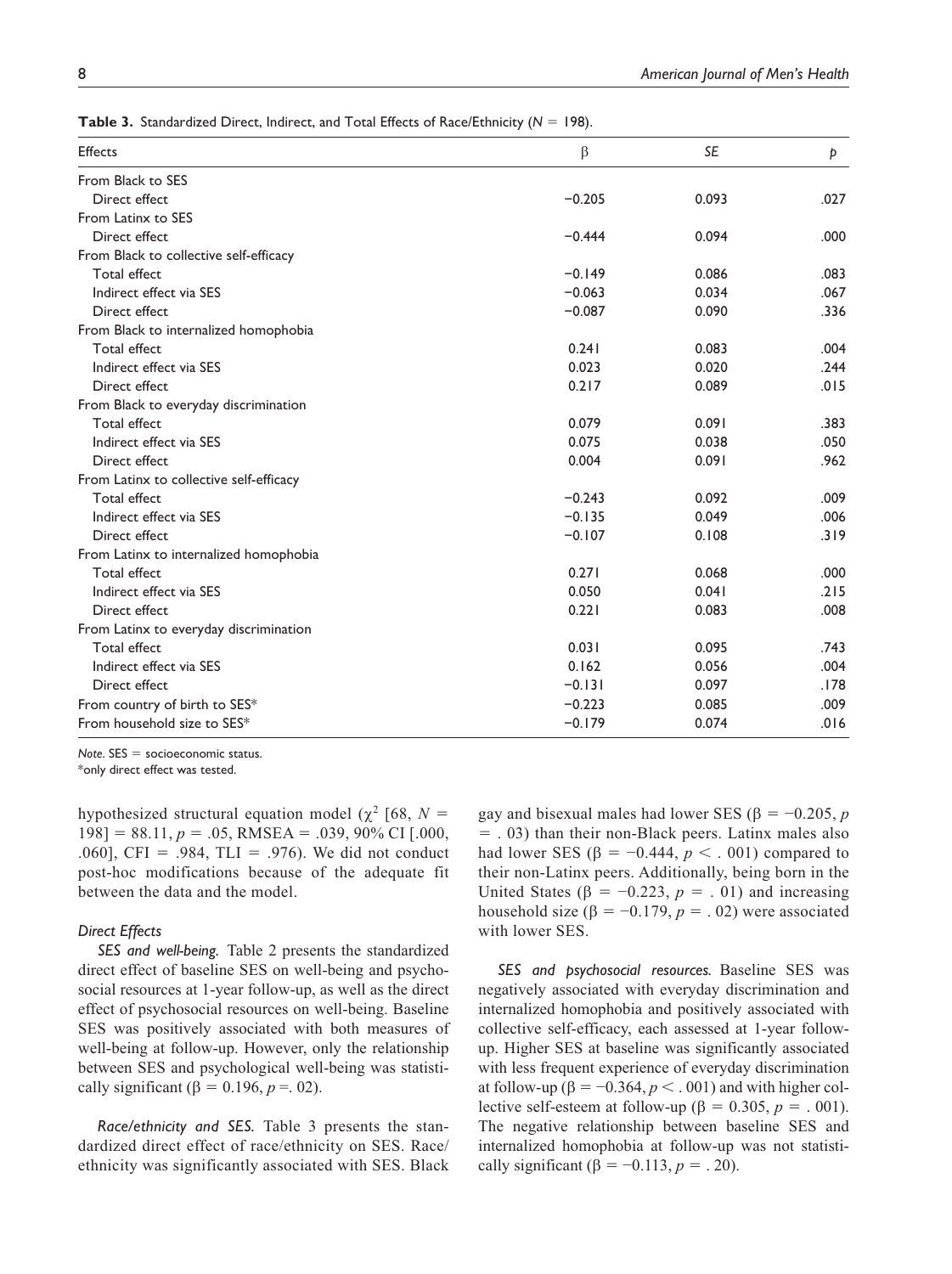*Psychosocial resources and well-being.* Collective selfefficacy was positively and significantly associated with psychological ( $\beta$  = 0.211,  $p$  = . 002) and social ( $\beta$  = 0.473,  $p < .001$ ) well-being. Internalized homophobia and everyday discrimination were negatively associated with both measures of well-being. All associations were statistically significant, except for the association between internalized homophobia and social well-being. Greater internalized homophobia was associated with lower psychological ( $\beta$  = -0.167,  $p$  = .02) and social  $(\beta = -0.111, p = .08)$  well-being. More frequent experience of everyday discrimination was associated with lower psychological ( $\beta = -0.194$ ,  $p = .002$ ) and social  $(\beta = -0.187, p = .001)$  well-being. All psychosocial and well-being variables reflected follow-up assessments.

*Race/ethnicity and psychosocial resources.* Table 3 lists the direct effect of race/ethnicity on psychosocial resources. Black (β = 0.217,  $p = .02$ ) and Latinx (β = 0.221,  $p = 0.01$ ) males scored higher on the internalized homophobia scale at follow-up compared to their non-Black and non-Latinx counterparts. Black ( $\beta = -0.087$ ) and Latinx ( $\beta = -0.107$ ) males reported lower followup collective self-efficacy than their non-Black and non-Latinx counterparts. The relationship between race/ ethnicity and follow-up everyday discrimination differed. Black ( $\beta$  = 0.004) males reported more, albeit marginal, everyday discrimination than their non-Black counterparts. Latinx (β = −0.131, *p* = .18) males reported less everyday discrimination than their non-Latinx counterparts. The relationship of race/ethnicity with internalized homophobia at follow-up was the only significant direct association between race/ethnicity and psychosocial resources.

#### *Indirect Effects*

*SES and well-being via psychosocial resources.* Table 2 presents the standardized indirect effect of baseline SES on 1-year follow-up well-being via three measures of psychosocial resources. SES had a significant (total) indirect effect on psychological well-being ( $\beta = 0.154$ ,  $p = .004$ ). Higher SES was associated with higher psychological well-being via collective self-efficacy ( $\beta$  = 0.064,  $p = 0.02$ ), internalized homophobia ( $\beta = 0.019$ ,  $p = .25$ ), and everyday discrimination ( $\beta = 0.071$ , *p* = .01). Additionally, SES had a significant (total) indirect effect on social well-being (β = 0.225,  $p$  < .001). Higher SES was associated with higher social well-being via collective self-efficacy ( $\beta = 0.144$ ,  $p =$ .002), internalized homophobia (β = 0.013, *p* = .29), and everyday discrimination ( $\beta = 0.068$ ,  $p = .01$ ). In both models, collective self-efficacy and everyday discrimination were statistically significant indirect pathways. For both measures of well-being, collective self-efficacy had the largest predictive validity, as illustrated by the magnitude of the regression coefficient.

*Race/ethnicity and psychosocial resources via SES.* Table 3 presents the standardized indirect effect of race/ethnicity on follow-up psychosocial resources via baseline SES. Overall, baseline SES had an indirect effect that may explain the relationship between race/ethnicity and follow-up psychosocial resources. The indirect effect of SES was larger and consistent in Latinx males compared to their Black counterparts. For example, among Black gay and bisexual males, the indirect effect of baseline SES on follow-up everyday discrimination was 0.096  $(p = .06)$ . Among Latinx gay and bisexual males, the indirect effect of baseline SES on follow-up everyday discrimination was  $0.211$  ( $p = .01$ ). Similarly, the indirect effect of baseline SES on collective self-efficacy at 1-year follow-up was  $-0.063$  ( $p = .07$ ) for Black males and  $-0.135$  ( $p = .01$ ) for Latinx males. Among Latinx males, the indirect effect of baseline SES on collective self-efficacy ( $\beta = -0.135$ ,  $p = .01$ ) and everyday discrimination ( $\beta = 0.162$ ,  $p = .004$ ), both measured at 1-year follow-up, was larger than the direct effect of being Latinx on collective self-efficacy (β = −0.107, *p* = .32) and everyday discrimination ( $\beta = -0.131, p = .18$ ). Also, none of the direct associations of Latinx ethnicity with psychosocial factors was statistically significant. While race/ethnicity might not have a significant direct association with psychosocial factors, SES is an important third variable to examine. The addition of SES as a third variable appears to explain the relationship, thus giving us a fuller picture of how the relationship between race/ethnicity and psychosocial resources can be better understood and improved.

*Suppression effects.* Although most of the indirect relationships we evaluated illustrated mediation, three significant indirect associations are considered suppressor effects (MacKinnon et al., 2000; Rucker et al., 2011). Suppression occurs when the addition of a mediating or third variable increases the magnitude of the relationship between the independent and dependent variables (MacKinnon et al., 2000). In our three mediator models that examined the association of SES and social wellbeing, the indirect effect of SES on social well-being as mediated by collective self-efficacy was larger ( $\beta$  = 0.144,  $p = .002$ ) and statistically significant compared to the direct effect of SES on social well-being (β =  $0.101$ ,  $p = .17$ ). Another suppressor effect was illustrated by the indirect effect of being Latinx on collective self-efficacy as mediated by SES ( $\beta = -0.135$ ,  $p = .01$ ), which was larger and statistically significant compared to the direct effect of being Latinx on collective self-efficacy ( $\beta$  =  $-0.107$ ,  $p = .32$ ). The third suppressor effect occurred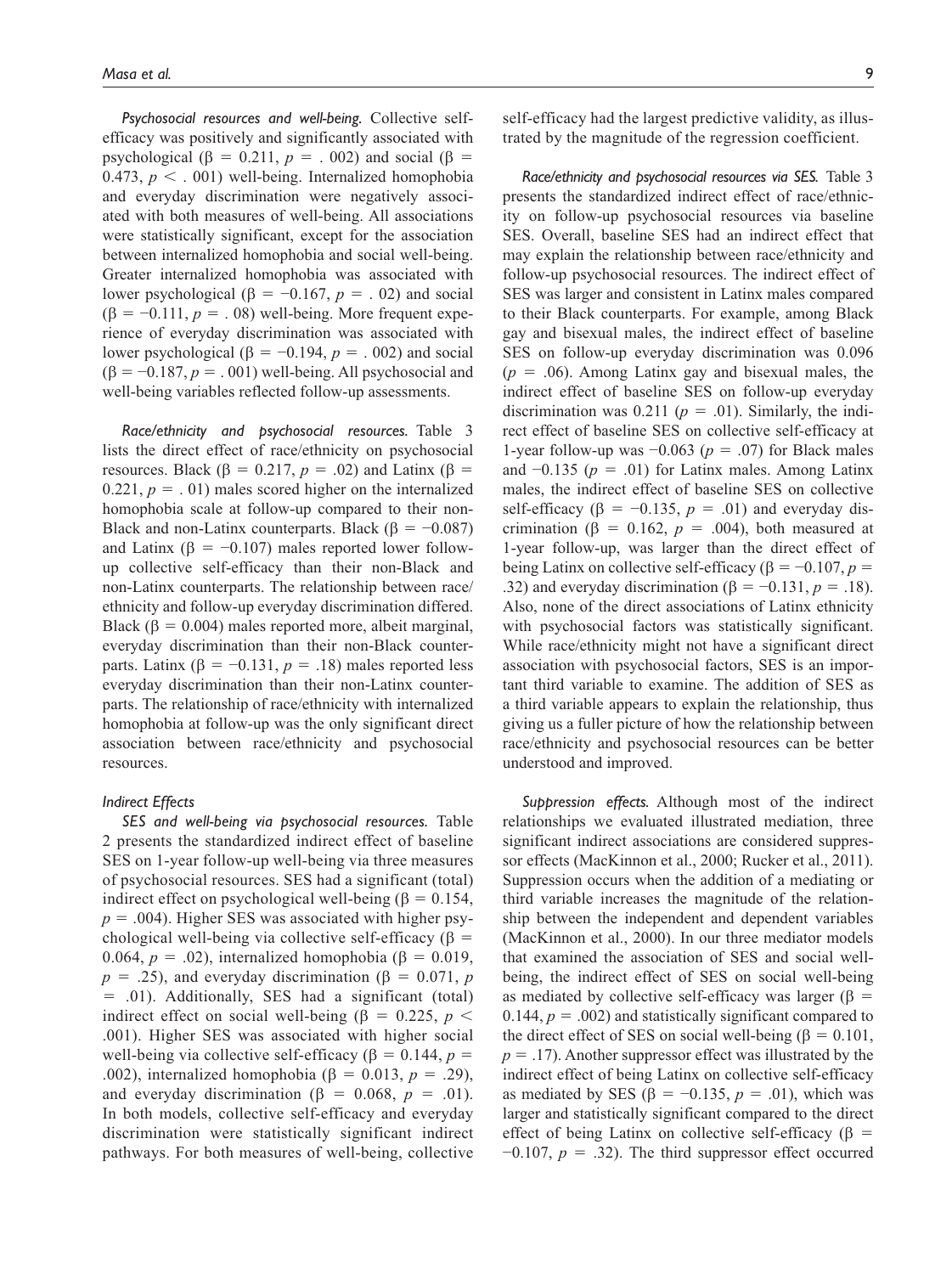when we examined the association of being Latinx and experience of everyday discrimination. While the direct association of Latinx and everyday discrimination was negative and not significant ( $\beta = -0.131$ ,  $p = .18$ ), this relationship became positive and significant when SES was added as an indirect pathway ( $\beta = 0.162$ ,  $p = .004$ ). This type of suppressor effect is also called an incomplete mediation in which the direct and mediated effects have the opposite signs (MacKinnon et al., 2000). In other words, the variance that being Latinx shares with SES became a positive and significant predictor (indirect effect) of everyday discrimination. In turn, these two effects canceled each other out, resulting in a marginal or near zero total effect of being Latinx on everyday discrimination (β = 0.031, *p* = .743).

# **Discussion**

The primary goal of this study was to examine the direct and indirect associations of race/ethnicity with psychosocial resources and SES with psychological and social well-being. Structural equation modeling results indicated that SES is an essential determinant of psychosocial resources and psychological well-being for gay and bisexual men. Higher SES directly predicted higher collective self-efficacy, lower everyday discrimination, and both higher psychological as well as social well-being 1 year later. These results are in line with previous findings that indicate SES is a key determinant of health outcomes at the population level, and that higher SES is protective against health problems associated with being a racial or sexual minority (Pachankis et al., 2018; Thomeer, 2013). For example, Pachankis et al. (2018) identified that gay and bisexual men of higher SES report significantly lower levels of anticipated stigma compared to those of lower SES. However, there have been a few studies reporting conflicting results. Specifically, studies have been mixed about the effects of SES on African Americans' health outcomes (Ríos-Salas & Larson, 2015; Shangani et al., 2020; Stepanikova & Oates, 2017). Stepanilova and Oates (2017) reported that everyday discrimination among African American patients was higher among those with higher levels of education and income, whereas non-Latinx White patients reported the opposite pattern. Our study adds substantially to the literature by indicating that over time, SES is critical in the psychological and social health of sexual minority men of color, and that this pathway is influenced by collective self-efficacy, everyday discrimination, and (to a lesser degree) internalized homophobia.

Our findings also suggest that race/ethnicity plays an important role beyond SES in psychosocial resources. Black and Latinx gay and bisexual men reported higher internalized homophobia compared to their non-Black and non-Latinx counterparts. Also, Black and Latinx men reported lower collective self-efficacy at followup. These findings align with previous studies that demonstrate poor health outcomes among sexual minority people of color (Gamarel et al., 2012; Tuthill et al., 2020). Our study provides a better understanding of the association of race/ethnicity and psychosocial resources among sexual minority individuals, that is, through SES. Additionally, we identify a complicated relationship between race/ethnicity and SES. Our results indicate that SES is an important third variable through which race/ethnicity affects psychological resources among Latinx and Black gay and bisexual men. Specifically, we confirm that the association between race/ethnicity and psychosocial resources is mediated by SES. Latinx ethnicity was not directly associated with psychosocial factors. However, it was significantly and indirectly associated with all the three indicators of psychosocial resources (everyday discrimination, collective self-efficacy, and internalized homophobia) through SES. Our results also indicated that Black race/ ethnicity was significantly and indirectly associated with one psychosocial indicator (everyday discrimination) through SES. These findings highlight the importance of research aimed at increasing the understanding of the causal mechanisms behind racial/ethnic and SES disparities in health outcomes among sexual minority men of color. As noted in the literature, Black individuals in general experience poorer health outcomes compared to non-Black individuals. We extend the literature by identifying that both race/ethnicity and SES are important factors in assessing the mental health outcomes of sexual minority people of color.

Our results provide support for the role of race/ethnicity as well as SES in influencing psychosocial and social well-being. However, results also emphasize the need for further research to understand the upstream determinants and mechanisms accounting for the association between Black identity and internalized homophobia, as this was not mediated through SES. Considering the strong relationship between race/ethnicity and SES, these results provide additional support for prospective studies and interventions in nationally representative and diverse populations. Our study confirms that sexual minority people of color experience poorer psychological health outcomes, and these outcomes are mediated through SES. Our results may also have important implications for clinical trials and epidemiologic studies because different study endpoints may be differentially influenced by race/ ethnicity. Our study finds that SES indicators may account for the relationship between race/ethnicity and psychosocial factors. This result is important given increased research/findings indicating health disparities among people of color but does not further contextualize these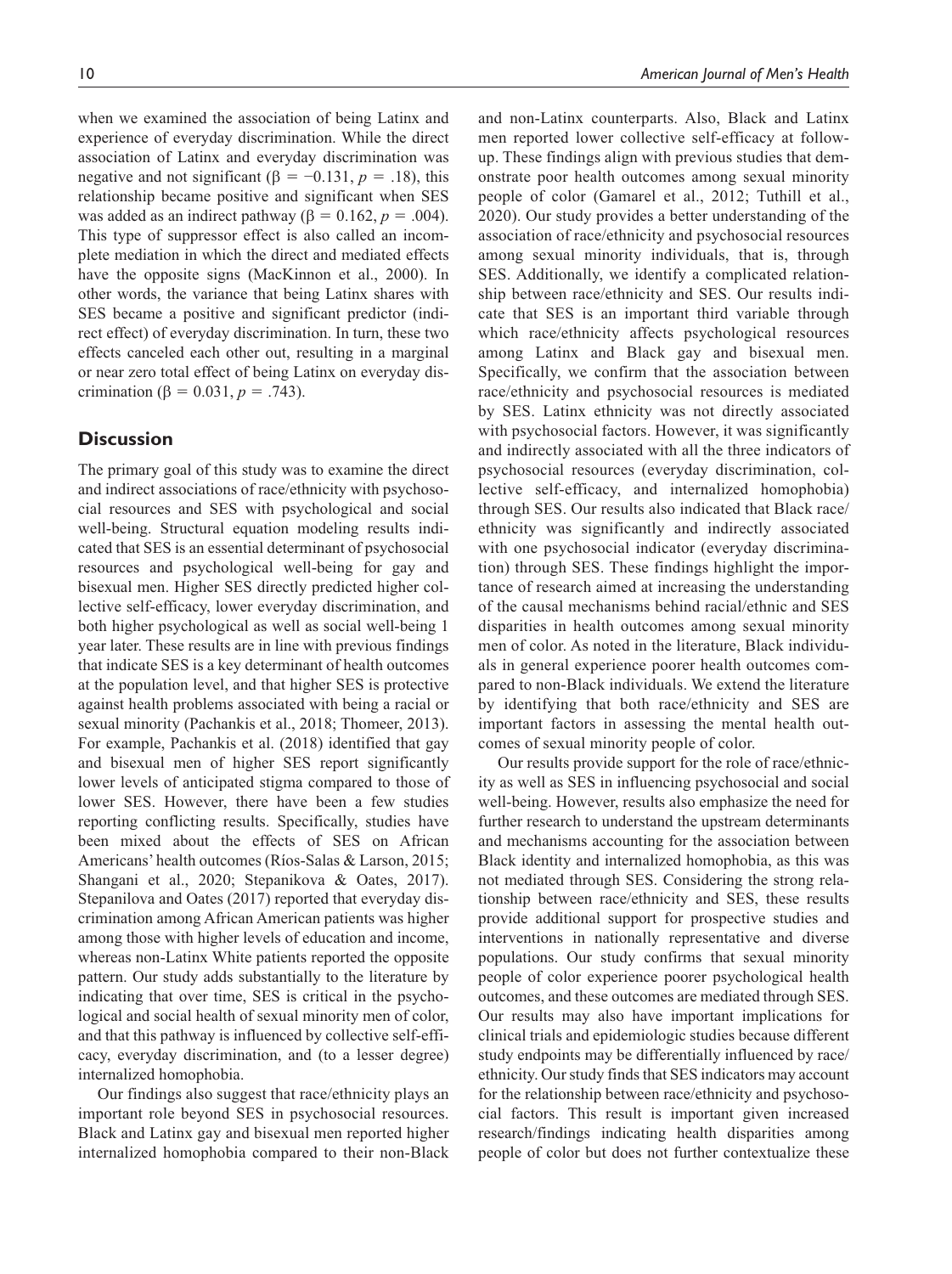findings in terms of socioeconomic differences among racial/ethnic and sexual minorities.

Critical to the interpretation of our findings is the recognition that SES is rooted in the sociopolitical history of race in the United States. In our operationalization of SES, we incorporated indicators, such as education, employment, chronic strain due to neighborhood conditions and net worth, that are considered as downstream consequences of institutionalized racism (Williams et al., 2019; Williams & Mohammed, 2013). The construction of this variable is consistent with a more complex, multifaceted, and contextualized approach to scholarship on race, racism, and health as articulated in Volpe et al. (2019).

A major strength of this study is the use of multiple SES indicators measured at the individual level. We used education, income, employment status, net worth residence, and finances. Also, the study adopted a longitudinal design, assessing measures at baseline and after a 1-year follow-up. Lastly, the study sample was diverse in terms of age, SES, and race/ethnicity, drawn from New York City neighborhoods. However, some important limitations in the current study should be noted. Methodologically, the self-reported nature of our data precludes drawing causal inferences from our findings because of recall or response biases. Also, mediation, as described in the current study, was in the statistical sense only; replication with prospective measurement of the mediators and outcomes would be needed to validate these models. Along these lines, the estimate of a third variable effect is subject to sampling variability, and as a result, in any given sample, a variable may appear to act as a mediator, confounder, or suppressor only due to chance (MacKinnon et al., 2000). Also, the study design included only two assessments. While temporal order was established between baseline SES and follow-up mediator and outcome variables, temporal order between mediators and outcomes was not evident as both variables were collected at follow-up. From a study sample perspective, although a major strength of our study is its representation of a diverse group, this sample representation may also limit the generalizability of our findings to gay and bisexual men in other geographic settings in the United States or international contexts. Lastly, the data for this study were collected between 2004 and 2005 and might not represent the current trends in the associations between SES, race/ethnicity, and psychological health. In light of the timing of data collection, additional research is needed to assess whether these patterns of association have changed over time. If patterns have changed since the timing of data described here, further research is necessary to examine macro-level or individual-level factors that account for differences in these associations.

In conclusion, our findings highlight the critical role of SES and race/ethnicity in the psychological and social

well-being of sexual minorities. These findings correspond with and extend intersectional frameworks, which have underscored sexual minority status and race/ethnicity as interactive, mutually constitutive factors that create various types of discrimination and oppression, which in turn, determine outcomes and inequities in health. Specifically, this analysis brings attention to SES as an often under-conceptualized and invisible third variable that, alongside sexual minority status and race/ethnicity, is crucial for intersectional frameworks on health. Therefore, interventions to address health inequities among sexual minorities must consider SES as an organizing concept that shapes people's lived experiences, exposure to stress, and resources for coping with stress. Moreover, the findings reported here indicate the importance of psychological resources (collective self-esteem, everyday discrimination, internalized homophobia) as targets for guiding psychosocial or public health interventions with these intersectional populations. Given the observed differences between Black and Latinx gay and bisexual men, culturally informed approaches are necessary to consider how to enhance these psychological resources to improve the health of these distinct groups.

#### **Declaration of Conflicting Interests**

The author(s) declared no potential conflicts of interest with respect to the research, authorship, and/or publication of this article.

## **Funding**

The author(s) received no financial support for the research, authorship, and/or publication of this article.

## **ORCID iD**

Rainier Masa (ip) <https://orcid.org/0000-0002-0484-3107>

## **References**

- Amroussia, N., Pearson, J. L., & Gustafsson, P. E. (2019). What drives us apart? Decomposing intersectional inequalities in cigarette smoking by education and sexual orientation among U.S. adults. *International Journal for Equity in Health*, *18*.<https://doi.org/10.1186/s12939-019-1015-1>
- Anderson, J. C., & Gerbing, D. W. (1988). Structural equation modeling in practice: A review and recommended two-step approach. *Psychological Bulletin*, *103*(3), 411–423. [https://](https://doi.org/10.1037/0033-2909.103.3.411) [doi.org/10.1037/0033-2909.103.3.411](https://doi.org/10.1037/0033-2909.103.3.411)
- Badgett, M. V. L., Durso, L. E., & Schneebaum, A. (2013). *New patterns of poverty in the lesbian, gay, and bisexual community*. The Williams Institute, UCLA School of Law. <https://escholarship.org/uc/item/8dq9d947>
- Bailey, Z. D., Krieger, N., Agénor, M., Graves, J., Linos, N., & Bassett, M. T. (2017). Structural racism and health inequities in the USA: Evidence and interventions. *Lancet*, *389*(10077), 1453–1463. [https://doi.org/10.1016/S0140-](https://doi.org/10.1016/S0140-6736(17)30569-X) [6736\(17\)30569-X](https://doi.org/10.1016/S0140-6736(17)30569-X)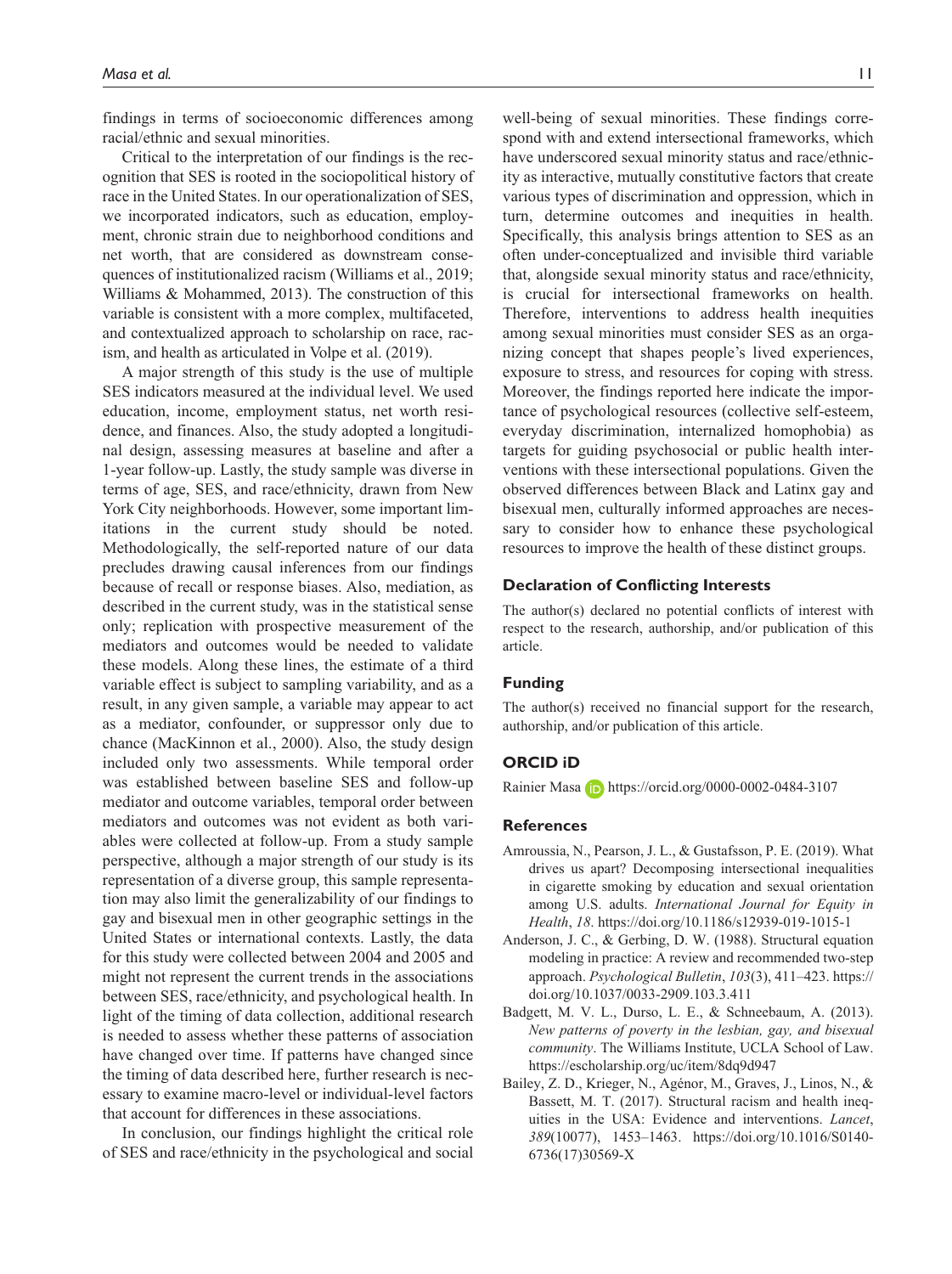- Bamishigbin, O. N., Dunkel Schetter, C., Guardino, C. M., Stanton, A. L., Schafer, P., Shalowitz, M., Lanzi, R. G., Thorp, J., & Raju, T., & Community Child Health Network Eunice Kennedy Shriver National Institute of Child and Health Development. (2017). Risk, resilience, and depressive symptoms in low-income African American fathers. *Cultural Diversity & Ethnic Minority Psychology*, *23*(1), 70–80.<https://doi.org/10.1037/cdp0000088>
- Barrett, P. (2007). Structural equation modelling: Adjudging model fit. *Personality and Individual Differences*, *42*(5), 815–824.<https://doi.org/10.1016/j.paid.2006.09.018>
- Bauer, G. R. (2014). Incorporating intersectionality theory into population health research methodology: Challenges and the potential to advance health equity. *Social Science & Medicine*, *110*, 10–17. [https://doi.org/10.1016/j.socs](https://doi.org/10.1016/j.socscimed.2014.03.022)[cimed.2014.03.022](https://doi.org/10.1016/j.socscimed.2014.03.022)
- Bleich, S. N., Jarlenski, M. P., Bell, C. N., & LaVeist, T. A. (2012). Health inequalities: Trends, progress, and policy. *Annual Review of Public Health*, *33*, 7–40. [https://doi.](https://doi.org/10.1146/annurev-publhealth-031811-124658) [org/10.1146/annurev-publhealth-031811-124658](https://doi.org/10.1146/annurev-publhealth-031811-124658)
- Bowleg, L. (2012). The problem with the phrase women and minorities: Intersectionality-an important theoretical framework for public health. *American Journal of Public Health*, *102*(7), 1267–1273. [https://doi.org/10.2105/](https://doi.org/10.2105/AJPH.2012.300750) [AJPH.2012.300750](https://doi.org/10.2105/AJPH.2012.300750)
- Brown, T., Hargrove, T. W., & Griffith, D. M. (2015). Racial/ ethnic disparities in men's health: Examining psychosocial mechanisms. *Family & Community Health*, *38*(4), 307– 318.<https://doi.org/10.1097/FCH.0000000000000080>
- Chen, F., Curran, P. J., Bollen, K. A., Kirby, J., & Paxton, P. (2008). An empirical evaluation of the use of fixed cutoff points in RMSEA test statistic in structural equation models. *Sociological Methods & Research*, *36*(4), 462–494. <https://doi.org/10.1177/0049124108314720>
- Clarke, A., Beenstock, J., Lukacs, J. N., Turner, L., & Limmer, M. (2019). Major risk factors for sexual minority young people's mental and physical health: Findings from a county-wide school-based health needs assessment. *Journal of Public Health*, *41*(3), e274–e282. [https://doi.](https://doi.org/10.1093/pubmed/fdy167) [org/10.1093/pubmed/fdy167](https://doi.org/10.1093/pubmed/fdy167)
- Conron, K. J., Goldberg, S. K., & Halpern, C. T. (2018). Sexual orientation and sex differences in socioeconomic status: A population-based investigation in the National Longitudinal Study of Adolescent to Adult Health. *Journal of Epidemiology and Community Health*, *72*(11), 1016– 1026.<https://doi.org/10.1136/jech-2017-209860>
- Crenshaw, K. (1991). Mapping the margins: Intersectionality, identity politics, and violence against women of color. *Stanford Law Review*, *43*(6), 1241–1299. [https://doi.](https://doi.org/10.2307/1229039) [org/10.2307/1229039](https://doi.org/10.2307/1229039)
- Duncan, G. J., Daly, M. C., McDonough, P., & Williams, D. R. (2002). Optimal indicators of socioeconomic status for health research. *American Journal of Public Health*, *92*(7), 1151–1157.<https://doi.org/10.2105/AJPH.92.7.1151>
- Elliott, M. N., Kanouse, D. E., Burkhart, Q., Abel, G. A., Lyratzopoulos, G., Beckett, M. K., Schuster, M. A., & Roland, M. (2015). Sexual minorities in England have poorer health and worse health care experiences: A national

survey. *Journal of General Internal Medicine*, *30*(1), 9–16. <https://doi.org/10.1007/s11606-014-2905-y>

- Galobardes, B., Shaw, M., Lawlor, D. A., & Lynch, J. W. (2006). Indicators of socioeconomic position (part 1). *Journal of Epidemiology and Community Health*, *60*(1), 7–12.<https://doi.org/10.1136/jech.2004.023531>
- Gamarel, K. E., Reisner, S. L., Parsons, J. T., & Golub, S. A. (2012). Association between socioeconomic position discrimination and psychological distress: Findings from a community-based sample of gay and bisexual men in New York City. *American Journal of Public Health*, *102*(11), 2094–2101. <https://doi.org/10.2105/AJPH.2012.300668>
- Gates, G., & Kastanis, A. (2013a). *LGBT African-American individuals and African-American same-sex couples*. <https://escholarship.org/uc/item/02s6s8t4>
- Gates, G., & Kastanis, A. (2013b). *LGBT Latino/a individuals and Latino/a same-sex couples*. [https://escholarship.org/uc/](https://escholarship.org/uc/item/93m0w231) [item/93m0w231](https://escholarship.org/uc/item/93m0w231)
- Gordon, A., & Meyer, I. H. (2007). Gender nonconformity as a target of prejudice, discrimination, and violence against LGB individuals. *Journal of LGBT Health Research*, *3*(3), 55–71. <https://doi.org/10.1080.15574090802093562>
- Grintsova, O., Maier, W., & Mielck, A. (2014). Inequalities in health care among patients with type 2 diabetes by individual socioeconomic status (SES) and regional deprivation: A systematic literature review. *International Journal for Equity in Health*, *13*, 43. [https://doi.org/10.1186/1475-](https://doi.org/10.1186/1475-9276-13-43) [9276-13-43](https://doi.org/10.1186/1475-9276-13-43)
- Gustafsson, P. E., Linander, I., & Mosquera, P. A. (2017). Embodying pervasive discrimination: A decomposition of sexual orientation inequalities in health in a population-based cross-sectional study in Northern Sweden. *International Journal for Equity in Health*, *16*(1), 22. <https://doi.org/10.1186/s12939-017-0522-1>
- Halkitis, P. N., Wolitski, R. J., & Millett, G. A. (2013). A holistic approach to addressing HIV infection disparities in gay, bisexual, and other men who have sex with men. *The American Psychologist*, *68*(4), 261–273. [https://doi.](https://doi.org/10.1037/a0032746) [org/10.1037/a0032746](https://doi.org/10.1037/a0032746)
- Herek, G. M., & Glunt, E. (1995). Identity and community among gay and bisexual men in the AIDS era: Preliminary findings from the Sacramento Men's Health Study. In G. M. Herek & B. Greene (Eds.), *AIDS, identity, and community. The HIV epidemic and lesbians and gay men* (Vol. 2, pp. 55–84). Sage Publications.
- Herrick, A. L., Stall, R., Chmiel, J. S., Guadamuz, T. E., Penniman, T., Shoptaw, S., Ostrow, D., & Plankey, M. W. (2013). It gets better: Resolution of internalized homophobia over time and associations with positive health outcomes among MSM. *AIDS and Behavior*, *17*(4), 1423– 1430.<https://doi.org/10.1007/s10461-012-0392-x>
- Hsieh, N., & Ruther, M. (2016). Sexual minority health and health risk factors: Intersection effects of gender, race, and sexual identity. *American Journal of Preventive Medicine*, *50*(6), 746–755. [https://doi.org/10.1016/j.](https://doi.org/10.1016/j.amepre.2015.11.016) [amepre.2015.11.016](https://doi.org/10.1016/j.amepre.2015.11.016)
- Hu, L., & Bentler, P. M. (1999). Cutoff criteria for fit indexes in covariance structure analysis: Conventional criteria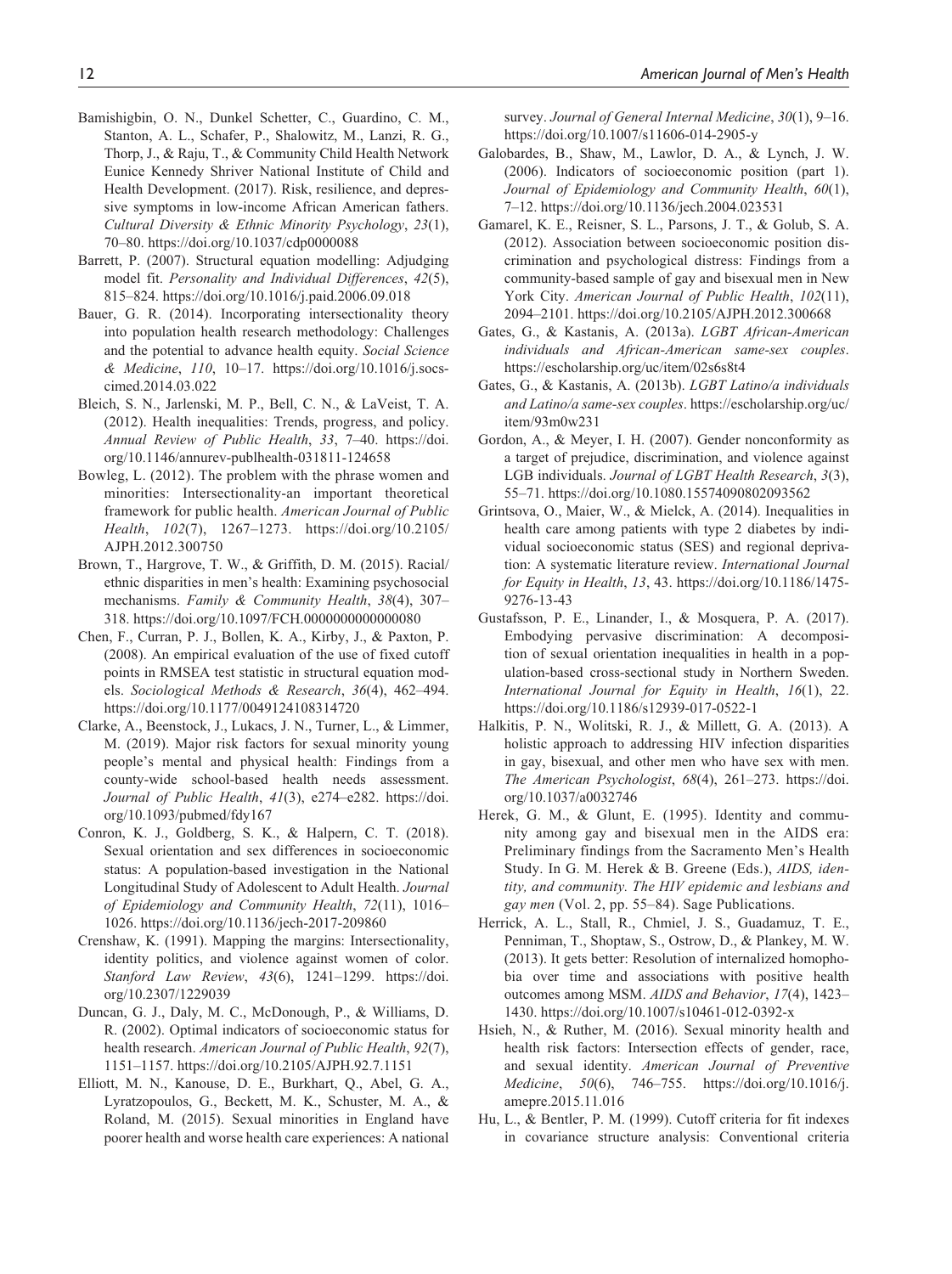versus new alternatives. *Structural Equation Modeling: A Multidisciplinary Journal*, *6*(1), 1–55. [https://doi.](https://doi.org/10.1080/10705519909540118) [org/10.1080/10705519909540118](https://doi.org/10.1080/10705519909540118)

- Jackson, C. L., Agénor, M., Johnson, D. A., Austin, S. B., & Kawachi, I. (2016). Sexual orientation identity disparities in health behaviors, outcomes, and services use among men and women in the United States: A cross-sectional study. *BMC Public Health*, *16*(1), 807. [https://doi.org/10.1186/](https://doi.org/10.1186/s12889-016-3467-1) [s12889-016-3467-1](https://doi.org/10.1186/s12889-016-3467-1)
- Jeong, Y. M., Veldhuis, C. B., Aranda, F., & Hughes, T. L. (2016). Racial/ethnic differences in unmet needs for mental health and substance use treatment in a community-based sample of sexual minority women. *Journal of Clinical Nursing*, *25*(23–24), 3557–3569. [https://doi.org/10.1111/](https://doi.org/10.1111/jocn.13477) [jocn.13477](https://doi.org/10.1111/jocn.13477)
- Junker, N. M., van Dick, R., Avanzi, L., Häusser, J. A., & Mojzisch, A. (2019). Exploring the mechanisms underlying the social identity-ill-health link: Longitudinal and experimental evidence. *The British Journal of Social Psychology*, *58*(4), 991–1007.<https://doi.org/10.1111/bjso.12308>
- Keyes, C. L. M. (1998). Social wellbeing. *Social Psychology Quarterly*, *61*(2), 121–140.<https://doi.org/10.2307/2787065>
- Kline, R. (2016). *Principles and practice of structural equation modeling* (4th ed.). Guilford Press.
- Krieger, N., Chen, J. T., Waterman, P. D., Rehkopf, D. H., & Subramanian, S. V. (2003). Race/ethnicity, gender, and monitoring socioeconomic gradients in health: A comparison of area-based socioeconomic measures–the public health disparities geocoding project. *American Journal of Public Health*, *93*(10), 1655–1671. [https://doi.org/10.2105/](https://doi.org/10.2105/ajph.93.10.1655) [ajph.93.10.1655](https://doi.org/10.2105/ajph.93.10.1655)
- Lai, K., & Green, S. B. (2016). The problem with having two watches: Assessment of fit when RMSEA and CFI disagree. *Multivariate Behavioral Research*, *51*(2–3), 220– 239.<https://doi.org/10.1080/00273171.2015.1134306>
- Logie, C. H., Lacombe-Duncan, A., Wang, Y., Kaida, A., de Pokomandy, A., Webster, K., Conway, T., & Loutfy, M. (2018). Sexual orientation differences in health and wellbeing among women living with HIV in Canada: Findings from a national cohort study. *AIDS and Behavior*, *22*(6), 1987–2001.<https://doi.org/10.1007/s10461-017-1781-y>
- Luhtanen, R., & Crocker, J. (1992). A collective self-esteem scale: Self-evaluation of one's social identity. *Personality and Social Psychology Bulletin*, *18*(3), 302–318. [https://](https://doi.org/10.1177/0146167292183006) [doi.org/10.1177/0146167292183006](https://doi.org/10.1177/0146167292183006)
- MacKinnon, D. P., Krull, J. L., & Lockwood, C. M. (2000). Equivalence of the mediation, confounding and suppression effect. *Prevention Science Research*, *1*(4), 173–181.
- Matthews, K. A., Gallo, L. C., & Taylor, S. E. (2010). Are psychosocial factors mediators of socioeconomic status and health connections? A progress report and blueprint for the future. *Annals of the New York Academy of Sciences*, *1186*, 146–173. [https://doi.org/10.1111/j.1749-](https://doi.org/10.1111/j.1749-6632.2009.05332.x) [6632.2009.05332.x](https://doi.org/10.1111/j.1749-6632.2009.05332.x)
- McGarrity, L. A. (2014). Socioeconomic status as context for minority stress and health disparities among lesbian, gay, and bisexual individuals. *Psychology of Sexual Orientation and Gender Diversity*, *1*(4), 383–397. [https://](https://doi.org/10.1037/sgd0000067) [doi.org/10.1037/sgd0000067](https://doi.org/10.1037/sgd0000067)
- Meader, N., King, K., Moe-Byrne, T., Wright, K., Graham, H., Petticrew, M., Power, C., White, M., & Sowden, A. J. (2016). A systematic review on the clustering and co-occurrence of multiple risk behaviours. *BMC Public Health*, *16*, 657.<https://doi.org/10.1186/s12889-016-3373-6>
- Mehra, R., Boyd, L. M., & Ickovics, J. R. (2017). Racial residential segregation and adverse birth outcomes: A systematic review and meta-analysis. *Social Science & Medicine*, *191*, 237–250.<https://doi.org/10.1016/j.socscimed.2017.09.018>
- Meyer, I. H. (2003). Prejudice, social stress, and mental health in lesbian, gay, and bisexual populations: Conceptual issues and research evidence. *Psychological Bulletin*, *129*(5), 674–697.<https://doi.org/10.1037/0033-2909.129.5.674>
- Meyer, I. H., Frost, D., Narvaez, R., & Dietrich, J. (2006). *Project STRIDE methodology and technical notes* [Unpublished manuscript]. [http://www.columbia.edu/~im15/method/](http://www.columbia.edu/~im15/method/stridemethod.pdf) [stridemethod.pdf](http://www.columbia.edu/~im15/method/stridemethod.pdf)
- Moor, I., Spallek, J., & Richter, M. (2017). Explaining socioeconomic inequalities in self-rated health: A systematic review of the relative contribution of material, psychosocial and behavioural factors. *Journal of Epidemiology and Community Health*, *71*(6), 565–575. [https://doi.](https://doi.org/10.1136/jech-2016-207589) [org/10.1136/jech-2016-207589](https://doi.org/10.1136/jech-2016-207589)
- Muthén, L. K., & Muthén, B. O. (2017). *Mplus user's guide* (8th ed.). [https://www.statmodel.com/download/users](https://www.statmodel.com/download/usersguide/MplusUserGuideVer_8.pdf)[guide/MplusUserGuideVer\\_8.pdf](https://www.statmodel.com/download/usersguide/MplusUserGuideVer_8.pdf)
- O'Brien, R., Neman, T., Seltzer, N., Evans, L., & Venkataramani, A. (2020). Structural racism, economic opportunity and racial health disparities: Evidence from U.S. counties. *SSM - Population Health*, *11*, 100564. [https://doi.org/10.1016/j.](https://doi.org/10.1016/j.ssmph.2020.100564) [ssmph.2020.100564](https://doi.org/10.1016/j.ssmph.2020.100564)
- Ompad, D. C., Palamar, J. J., Krause, K. D., Kapadia, F., & Halkitis, P. N. (2018). Reliability and validity of a material resources scale and its association with depression among young men who have sex with men: The P18 cohort study. *American Journal of Men's Health*, *12*(5), 1384–1397. <https://doi.org/10.1177/1557988316651206>
- Operario, D., Gamarel, K. E., Grin, B. M., Lee, J. H., Kahler, C. W., Marshall, B. D. L., van den Berg, J. J., & Zaller, N. D. (2015). Sexual minority health disparities in adult men and women in the United States: National Health and Nutrition Examination Survey, 2001–2010. *American Journal of Public Health*, *105*(10), e27–34. [https://doi.org/10.2105/](https://doi.org/10.2105/AJPH.2015.302762) [AJPH.2015.302762](https://doi.org/10.2105/AJPH.2015.302762)
- Pachankis, J. E., Sullivan, T. J., Feinstein, B. A., & Newcomb, M. E. (2018). Young adult gay and bisexual men's stigma experiences and mental health: An 8-year longitudinal study. *Developmental Psychology*, *54*(7), 1381–1393. <https://doi.org/10.1037/dev0000518>
- Pascoe, E. A., & Smart Richman, L. (2009). Perceived discrimination and health: A meta-analytic review. *Psychological Bulletin*, *135*(4), 531–554. <https://doi.org/10.1037/a0016059>
- Riley, A. R. (2018). Neighborhood disadvantage, residential segregation, and beyond-lessons for studying structural racism and health. *Journal of Racial and Ethnic Health Disparities*, *5*(2), 357–365. [https://doi.org/10.1007/s40615-](https://doi.org/10.1007/s40615-017-0378-5) [017-0378-5](https://doi.org/10.1007/s40615-017-0378-5)
- Ríos-Salas, V., & Larson, A. (2015). Perceived discrimination, socioeconomic status, and mental health among Latino